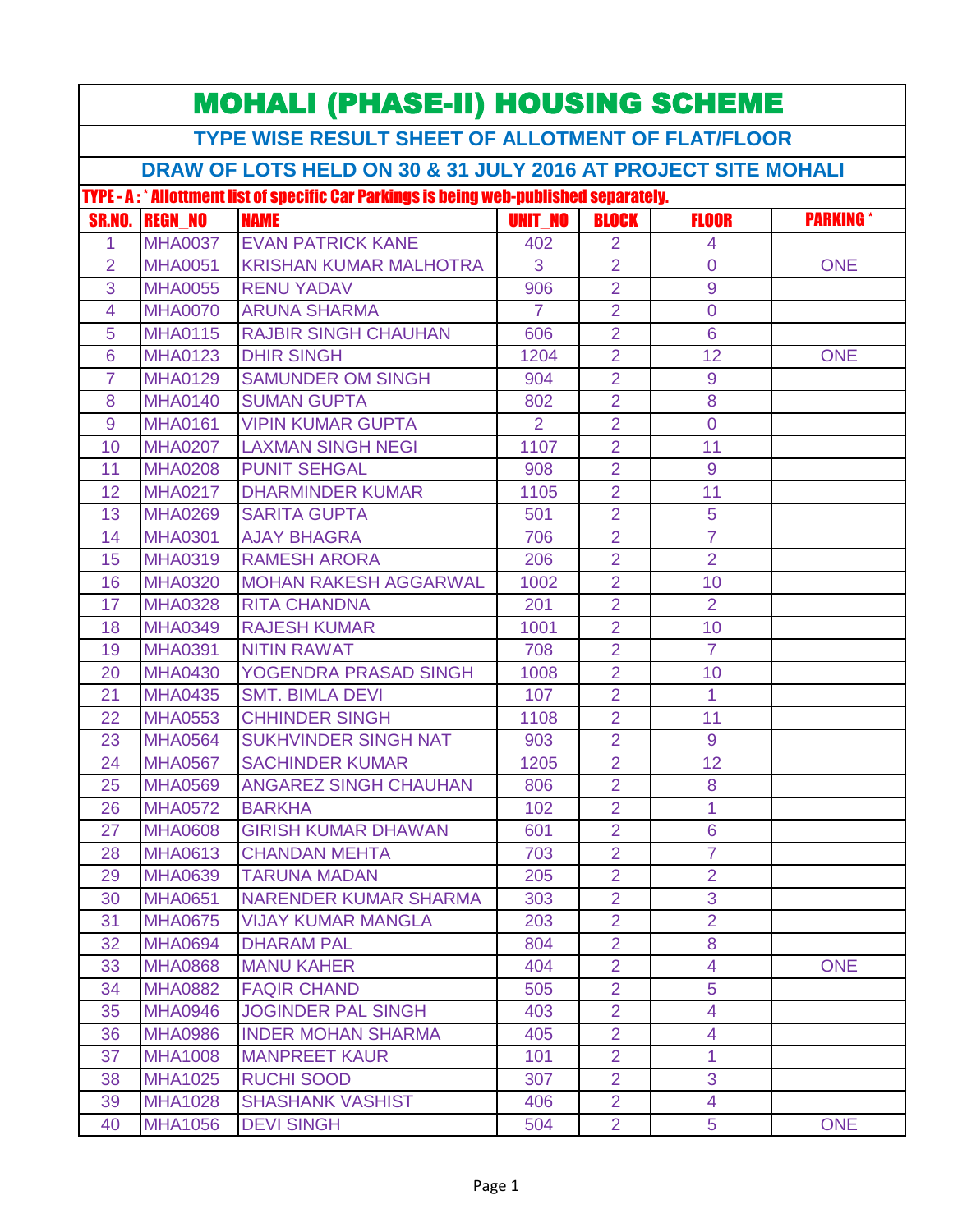|    | <b>MOHALI (PHASE-II) HOUSING SCHEME</b>                       |                                  |      |                |                 |            |  |  |  |
|----|---------------------------------------------------------------|----------------------------------|------|----------------|-----------------|------------|--|--|--|
|    | <b>TYPE WISE RESULT SHEET OF ALLOTMENT OF FLAT/FLOOR</b>      |                                  |      |                |                 |            |  |  |  |
|    | DRAW OF LOTS HELD ON 30 & 31 JULY 2016 AT PROJECT SITE MOHALI |                                  |      |                |                 |            |  |  |  |
| 41 | <b>MHA1061</b>                                                | <b>PRABHAT KUMAR</b>             |      | 2              | 0               |            |  |  |  |
| 42 | <b>MHA1080</b>                                                | <b>PRAVEEN KUMAR</b>             | 1207 | $\mathcal{P}$  | 12 <sup>°</sup> |            |  |  |  |
| 43 | <b>MHA1092</b>                                                | <b>KAMAL KANT SHARMA</b>         | 204  | $\mathcal{P}$  | 2               |            |  |  |  |
| 44 | <b>MHA1098</b>                                                | <b>AMAN KUMAR</b>                | 4    | $\mathcal{P}$  | 0               |            |  |  |  |
| 45 | <b>MHA1099</b>                                                | <b>SHIV KIRAN</b>                | 301  | 2              | 3               |            |  |  |  |
| 46 | <b>MHA1102</b>                                                | <b>PRITPAL SINGH BAINS</b>       | 408  | $\overline{2}$ | 4               | <b>ONE</b> |  |  |  |
| 47 | <b>MHA1113</b>                                                | <b>HARVINDER SINGH</b>           | 608  | $\overline{2}$ | 6               |            |  |  |  |
| 48 | <b>MHA1120</b>                                                | <b>SANGEET SHARMA</b>            | 103  | $\mathcal{P}$  |                 |            |  |  |  |
| 49 | <b>MHA1125</b>                                                | <b>ANUPARN BULAMAIN CH. PADA</b> | 604  | $\mathcal{P}$  | 6               |            |  |  |  |
| 50 | <b>MHA1141</b>                                                | <b>PARMINDER SINGH</b>           | 508  | $\overline{2}$ | 5               |            |  |  |  |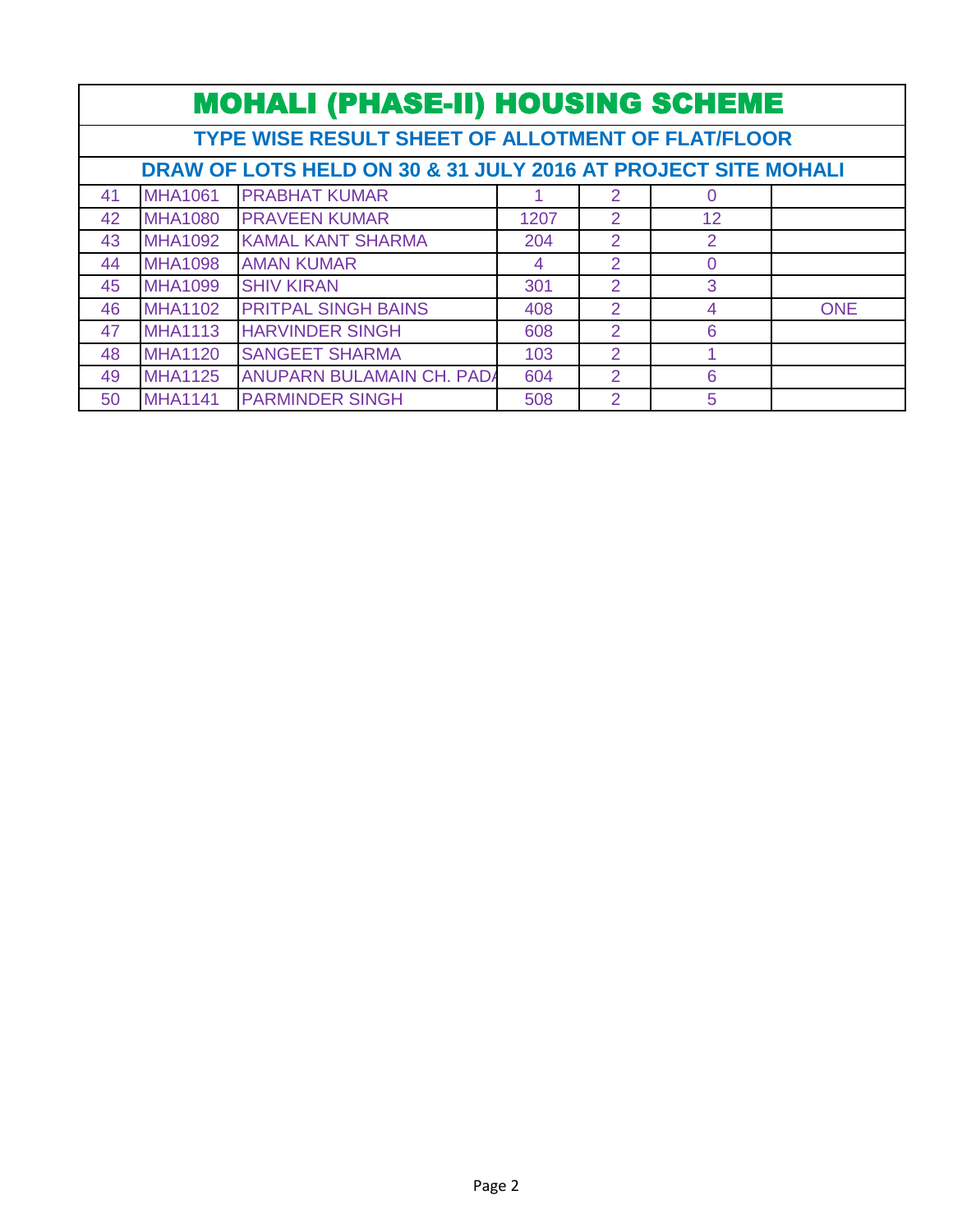| <b>MOHALI (PHASE-II) HOUSING SCHEME</b> |                                                   |                                                                                                  |                      |                     |                                  |                  |  |  |  |
|-----------------------------------------|---------------------------------------------------|--------------------------------------------------------------------------------------------------|----------------------|---------------------|----------------------------------|------------------|--|--|--|
|                                         | TYPE WISE RESULT SHEET OF ALLOTMENT OF FLAT/FLOOR |                                                                                                  |                      |                     |                                  |                  |  |  |  |
|                                         |                                                   | DRAW OF LOTS HELD ON 30 & 31 JULY 2016 AT PROJECT SITE MOHALI                                    |                      |                     |                                  |                  |  |  |  |
|                                         |                                                   | <b>TYPE - B :: * Allottment list of specific Car Parkings is being web-published separately.</b> |                      |                     |                                  |                  |  |  |  |
|                                         | <b>SR.NO. REGN NO</b>                             | <b>NAME</b>                                                                                      | <b>UNIT NO BLOCK</b> |                     | <b>FLOOR</b>                     | <b>PARKING</b> * |  |  |  |
| 1                                       | <b>MHB0001</b>                                    | <b>BIJENDER SINGH</b>                                                                            | 702                  | 6                   | 7                                |                  |  |  |  |
| $\overline{2}$                          | <b>MHB0008</b>                                    | <b>SQN LDR PARAMJEET SINGH</b>                                                                   | 202                  | $6\phantom{1}6$     | $\overline{2}$                   |                  |  |  |  |
| 3                                       | <b>MHB0010</b>                                    | <b>NARENDER KUMAR</b>                                                                            | 201                  | $6\phantom{1}6$     | $\overline{2}$                   |                  |  |  |  |
| 4                                       | <b>MHB0011</b>                                    | <b>SIMESH VERMA</b>                                                                              | 1103                 | $\overline{7}$      | 11                               |                  |  |  |  |
| 5                                       | <b>MHB0014</b>                                    | <b>DEEPAK RANA (PJC3168)</b>                                                                     | 402                  | 5                   | $\overline{\mathbf{4}}$          |                  |  |  |  |
| $6\phantom{1}6$                         | <b>MHB0015</b>                                    | <b>JARNAIL SINGH (PJC3521)</b>                                                                   | 1005                 | $6\phantom{1}6$     | 10                               | <b>ONE</b>       |  |  |  |
| $\overline{7}$                          | <b>MHB0019</b>                                    | <b>SHYAM LAL KAUSHIK</b>                                                                         | 901                  | 5                   | 9                                |                  |  |  |  |
| 8                                       | <b>MHB0033</b>                                    | <b>MUKESH KUMAR BHARDWAJ</b>                                                                     | 1102                 | $\overline{7}$      | 11                               |                  |  |  |  |
| 9                                       | <b>MHB0036</b>                                    | <b>GURPREET SINGH ANAND</b>                                                                      | 703                  | 6                   | $\overline{7}$                   |                  |  |  |  |
| 10                                      | <b>MHB0043</b>                                    | <b>JITENDRA KUMAR SOOD</b>                                                                       | 305                  | 5                   | 3                                |                  |  |  |  |
| 11                                      | <b>MHB0050</b>                                    | <b>PARAMJIT SINGH</b>                                                                            | 803                  | $\overline{7}$      | 8                                | <b>ONE</b>       |  |  |  |
| 12                                      | <b>MHB0054</b>                                    | <b>KRISHAN KUMAR</b>                                                                             | 405                  | 5                   | $\overline{\mathbf{4}}$          |                  |  |  |  |
| 13                                      | <b>MHB0071</b>                                    | <b>AJIT KUMAR SHARMA</b>                                                                         | 104                  | 6                   | $\overline{1}$                   |                  |  |  |  |
| 14                                      | <b>MHB0081</b>                                    | <b>MOHINDER PAL SINGH</b>                                                                        | 1004                 | 6                   | 10                               |                  |  |  |  |
| 15                                      | <b>MHB0085</b>                                    | YASHPAL SINGH THAKUR                                                                             | 1002                 | $6\phantom{1}6$     | 10                               |                  |  |  |  |
| 16                                      | <b>MHB0095</b>                                    | <b>HARI CHAND RAHEJA</b>                                                                         | 603                  | 5                   | 6                                |                  |  |  |  |
| 17                                      | <b>MHB0101</b>                                    | <b>SURAJMAL</b>                                                                                  | 501                  | 5                   | 5                                | <b>ONE</b>       |  |  |  |
| 18                                      | <b>MHB0108</b>                                    | <b>RAJNEESH VERMA</b>                                                                            | 604                  | 6                   | $6\phantom{1}$                   |                  |  |  |  |
| 19                                      | <b>MHB0117</b>                                    | <b>MOTI LAL</b>                                                                                  | 801                  | 6                   | 8                                |                  |  |  |  |
| 20                                      | <b>MHB0119</b>                                    | <b>LEELA DHAR</b>                                                                                | 1001                 | $\overline{7}$      | 10                               |                  |  |  |  |
| 21                                      | <b>MHB0122</b>                                    | <b>RAM MEHAR SINGH</b>                                                                           | 604                  | $\overline{7}$      | 6                                |                  |  |  |  |
| 22                                      | <b>MHB0125</b>                                    | <b>MONIKA MAHAJAN</b>                                                                            | 702                  | 5                   | $\overline{7}$                   |                  |  |  |  |
| 23                                      | <b>MHB0132</b>                                    | <b>PROMILA SINGH</b>                                                                             | 805                  | $\overline{7}$      | 8                                |                  |  |  |  |
| 24                                      | <b>MHB0138</b>                                    | <b>VIRENDER KHANNA</b>                                                                           | 1103                 | 5                   | 11                               |                  |  |  |  |
| 25                                      | <b>MHB0145</b>                                    | <b>SUBHASH CHAND</b>                                                                             | 1102                 | 6                   | 11                               |                  |  |  |  |
| 26                                      | <b>MHB0147</b>                                    | <b>DHARAM DUTT DIWAKAR</b>                                                                       | 403                  | 5                   | 4                                |                  |  |  |  |
| 27                                      | <b>MHB0148</b>                                    | <b>BALBIR CHAND</b>                                                                              | 1003                 | 6                   | 10                               | <b>ONE</b>       |  |  |  |
| 28                                      | <b>MHB0152</b>                                    | <b>DIWAN CHAND</b>                                                                               | 1201                 | 6                   | 12 <sub>2</sub>                  |                  |  |  |  |
| 29                                      | <b>MHB0164</b>                                    | <b>PAWAN KUMAR GOYAL</b>                                                                         | 1104                 | $\overline{7}$      | 11                               |                  |  |  |  |
| 30                                      | <b>MHB0166</b>                                    | <b>SAT PAL MANCHANDA</b>                                                                         | 204                  | 5                   | $\overline{2}$                   |                  |  |  |  |
| 31                                      | <b>MHB0168</b>                                    | <b>KRISHAN SINGH</b>                                                                             | 1203                 | 5                   | 12                               | <b>ONE</b>       |  |  |  |
| 32                                      | <b>MHB0169</b>                                    | <b>GULSHAN RAI PURI</b>                                                                          | 502                  | $\overline{7}$      | 5                                |                  |  |  |  |
| 33                                      | <b>MHB0170</b>                                    | <b>ANITA NARULA</b>                                                                              | 401                  | 5                   | 4                                |                  |  |  |  |
| 34                                      | <b>MHB0179</b>                                    | <b>RAJENDER KUMAR SHARMA</b>                                                                     | 101                  | 5                   | 1                                |                  |  |  |  |
| 35                                      | <b>MHB0180</b>                                    | <b>RAM ROOP RAM</b>                                                                              | 704                  | 5<br>$\overline{7}$ | $\overline{7}$<br>$\overline{1}$ | <b>ONE</b>       |  |  |  |
| 36                                      | <b>MHB0181</b>                                    | <b>VEENA KHANNA</b>                                                                              | 105                  |                     | $6\phantom{a}$                   |                  |  |  |  |
| 37                                      | <b>MHB0182</b>                                    | <b>SATISH</b>                                                                                    | 605                  | 5                   | 5                                | <b>ONE</b>       |  |  |  |
| 38                                      | <b>MHB0183</b>                                    | <b>RAJPAL</b><br><b>DEVI DAYAL</b>                                                               | 505                  | 6                   | 13                               |                  |  |  |  |
| 39                                      | <b>MHB0184</b>                                    |                                                                                                  | 1304                 | 5                   |                                  |                  |  |  |  |
| 40                                      | <b>MHB0190</b>                                    | <b>VIRENDRA KUMAR SHAILON</b>                                                                    | 301                  | $\overline{7}$      | 3                                |                  |  |  |  |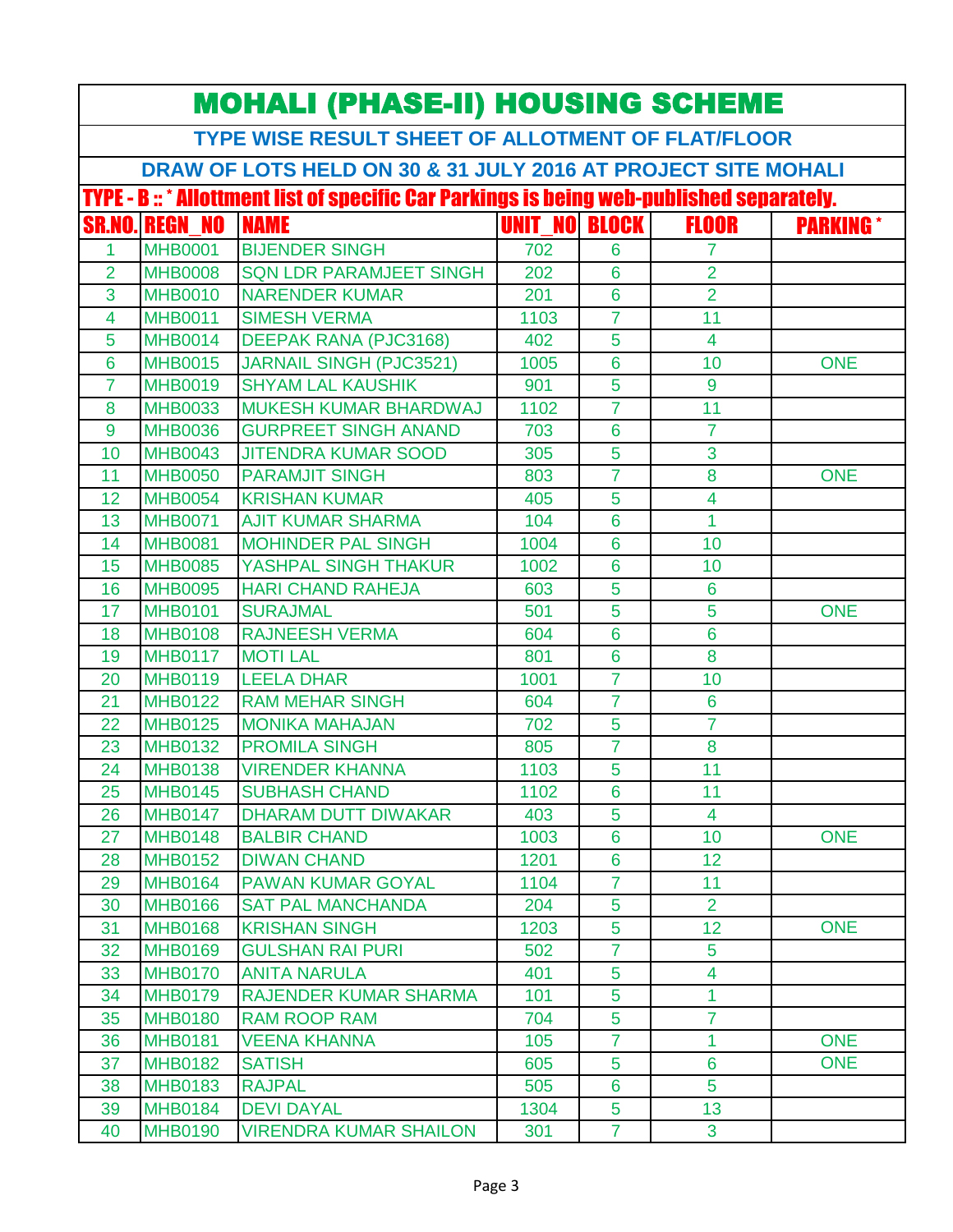|    | <b>MOHALI (PHASE-II) HOUSING SCHEME</b> |                                                               |                |                 |                         |            |  |  |
|----|-----------------------------------------|---------------------------------------------------------------|----------------|-----------------|-------------------------|------------|--|--|
|    |                                         | TYPE WISE RESULT SHEET OF ALLOTMENT OF FLAT/FLOOR             |                |                 |                         |            |  |  |
|    |                                         | DRAW OF LOTS HELD ON 30 & 31 JULY 2016 AT PROJECT SITE MOHALI |                |                 |                         |            |  |  |
| 41 | <b>MHB0191</b>                          | <b>HARMINDER PAL GAUTAM</b>                                   | $\overline{4}$ | 5               | $\mathbf 0$             |            |  |  |
| 42 | <b>MHB0193</b>                          | <b>MOHINDER SINGH</b>                                         | 3              | $\overline{7}$  | $\overline{0}$          |            |  |  |
| 43 | <b>MHB0194</b>                          | <b>RANJEET SINGH</b>                                          | 1104           | 5               | 11                      |            |  |  |
| 44 | <b>MHB0196</b>                          | <b>OMBIR GAHLAUT</b>                                          | 202            | $\overline{7}$  | $\overline{2}$          |            |  |  |
| 45 | <b>MHB0206</b>                          | <b>NARESH KUMAR HARPALANI</b>                                 | 1005           | 5               | 10                      |            |  |  |
| 46 | <b>MHB0211</b>                          | <b>INDER PAL SINGH</b>                                        | 402            | 6               | 4                       | <b>ONE</b> |  |  |
| 47 | <b>MHB0215</b>                          | <b>DEVENDER SINGH DHANKHAR</b>                                | 302            | $\overline{7}$  | 3                       | <b>ONE</b> |  |  |
| 48 | <b>MHB0218</b>                          | <b>RAM LAL JARWAL</b>                                         | 203            | $\overline{7}$  | $\overline{2}$          |            |  |  |
| 49 | <b>MHB0224</b>                          | <b>RAMESH KUMAR</b>                                           | 205            | $\overline{7}$  | $\overline{2}$          |            |  |  |
| 50 | <b>MHB0230</b>                          | <b>MONIKA MITTAL</b>                                          | 303            | $6\phantom{1}6$ | 3                       |            |  |  |
| 51 | <b>MHB0233</b>                          | <b>SANDEEP KUMAR</b>                                          | 4              | 7               | 0                       | <b>ONE</b> |  |  |
| 52 | <b>MHB0245</b>                          | <b>SATVINDER KAUR BADHAN</b>                                  | 5              | 5               | 0                       |            |  |  |
| 53 | <b>MHB0248</b>                          | <b>RANI DEVI</b>                                              | 902            | 5               | 9                       |            |  |  |
| 54 | <b>MHB0253</b>                          | <b>RAJ KUMAR WALIA</b>                                        | 201            | $\overline{7}$  | $\overline{2}$          | <b>ONE</b> |  |  |
| 55 | <b>MHB0260</b>                          | <b>SHARD CHANDER</b>                                          | 502            | 5               | 5                       |            |  |  |
| 56 | <b>MHB0262</b>                          | <b>PUSHPA GUPTA</b>                                           | 601            | $6\phantom{1}6$ | 6                       |            |  |  |
| 57 | <b>MHB0267</b>                          | <b>DEVENDER KUMAR GANDHI</b>                                  | 102            | $\overline{7}$  | 1                       |            |  |  |
| 58 | <b>MHB0271</b>                          | <b>INDER MOHAN SINGH GANDHO</b>                               | 401            | 6               | 4                       | <b>ONE</b> |  |  |
| 59 | <b>MHB0294</b>                          | <b>RAM KUMAR</b>                                              | 404            | 6               | $\overline{\mathbf{4}}$ |            |  |  |
| 60 | <b>MHB0305</b>                          | <b>BRIJ BHUSHAN SHARMA</b>                                    | 1003           | 5               | 10                      |            |  |  |
| 61 | <b>MHB0309</b>                          | <b>VINOD KUMAR</b>                                            | 1203           | $6\phantom{1}6$ | 12                      |            |  |  |
| 62 | <b>MHB0314</b>                          | <b>HARDESH KUMAR MAHAJAN</b>                                  | 101            | 6               | 1                       |            |  |  |
| 63 | <b>MHB0317</b>                          | <b>PRAN NATH BHAT</b>                                         | 603            | $\overline{7}$  | 6                       | <b>ONE</b> |  |  |
| 64 | <b>MHB0324</b>                          | <b>DEVA SINGH NEGI</b>                                        | 302            | 6               | 3                       |            |  |  |
| 65 | <b>MHB0335</b>                          | <b>MADAN LAL MEHTA</b>                                        | 902            | 6               | 9                       |            |  |  |
| 66 | <b>MHB0360</b>                          | <b>NARSI RAM GOYAL</b>                                        | 1101           | $6\phantom{1}6$ | 11                      |            |  |  |
| 67 | <b>MHB0363</b>                          | <b>NITYA NAND SHARMA</b>                                      | 3              | 5 <sup>5</sup>  | $\mathbf 0$             |            |  |  |
| 68 | <b>MHB0369</b>                          | <b>RAJESH AGGARWAL</b>                                        | 402            | $\overline{7}$  | 4                       |            |  |  |
| 69 | <b>MHB0370</b>                          | <b>DR SHIV CHAND ROKHA</b>                                    | 105            | 6               | 1                       |            |  |  |
| 70 | <b>MHB0383</b>                          | <b>SATVEER KAUR</b>                                           | 503            | 5               | 5                       |            |  |  |
| 71 | <b>MHB0387</b>                          | <b>MANJIT SHARMA</b>                                          | 803            | 6               | 8                       |            |  |  |
| 72 | <b>MHB0389</b>                          | <b>ANIL KUMAR</b>                                             | 305            | $\overline{7}$  | 3                       |            |  |  |
| 73 | <b>MHB0390</b>                          | <b>RAM AVTAR SINGH</b>                                        | 604            | 5               | $6\phantom{1}6$         |            |  |  |
| 74 | <b>MHB0392</b>                          | <b>ANIL BHATIA</b>                                            | 102            | 5               | 1                       |            |  |  |
| 75 | <b>MHB0397</b>                          | <b>JAGVEER SINGH KAJLA</b>                                    | 803            | 5               | 8                       | <b>ONE</b> |  |  |
| 76 | <b>MHB0406</b>                          | <b>SUNIL KUMAR</b>                                            | 903            | $\overline{7}$  | 9                       |            |  |  |
| 77 | <b>MHB0407</b>                          | <b>VIJAY KUMAR</b>                                            | 302            | 5               | 3                       |            |  |  |
| 78 | <b>MHB0408</b>                          | <b>PREM PARKASH</b>                                           | 101            | $\overline{7}$  | 1                       |            |  |  |
| 79 | <b>MHB0411</b>                          | <b>TILAK RAJ BAJAJ</b>                                        | 1204           | 5               | 12                      |            |  |  |
| 80 | <b>MHB0428</b>                          | <b>HARISH KHURANA</b>                                         | $\mathbf{1}$   | 6               | $\mathbf{0}$            |            |  |  |
| 81 | <b>MHB0429</b>                          | <b>JASPAL SINGH ANAND (PJB351</b>                             | 204            | $\overline{7}$  | $\overline{2}$          |            |  |  |
| 82 | <b>MHB0431</b>                          | <b>VINOD KUMAR</b>                                            | 1105           | 5               | 11                      |            |  |  |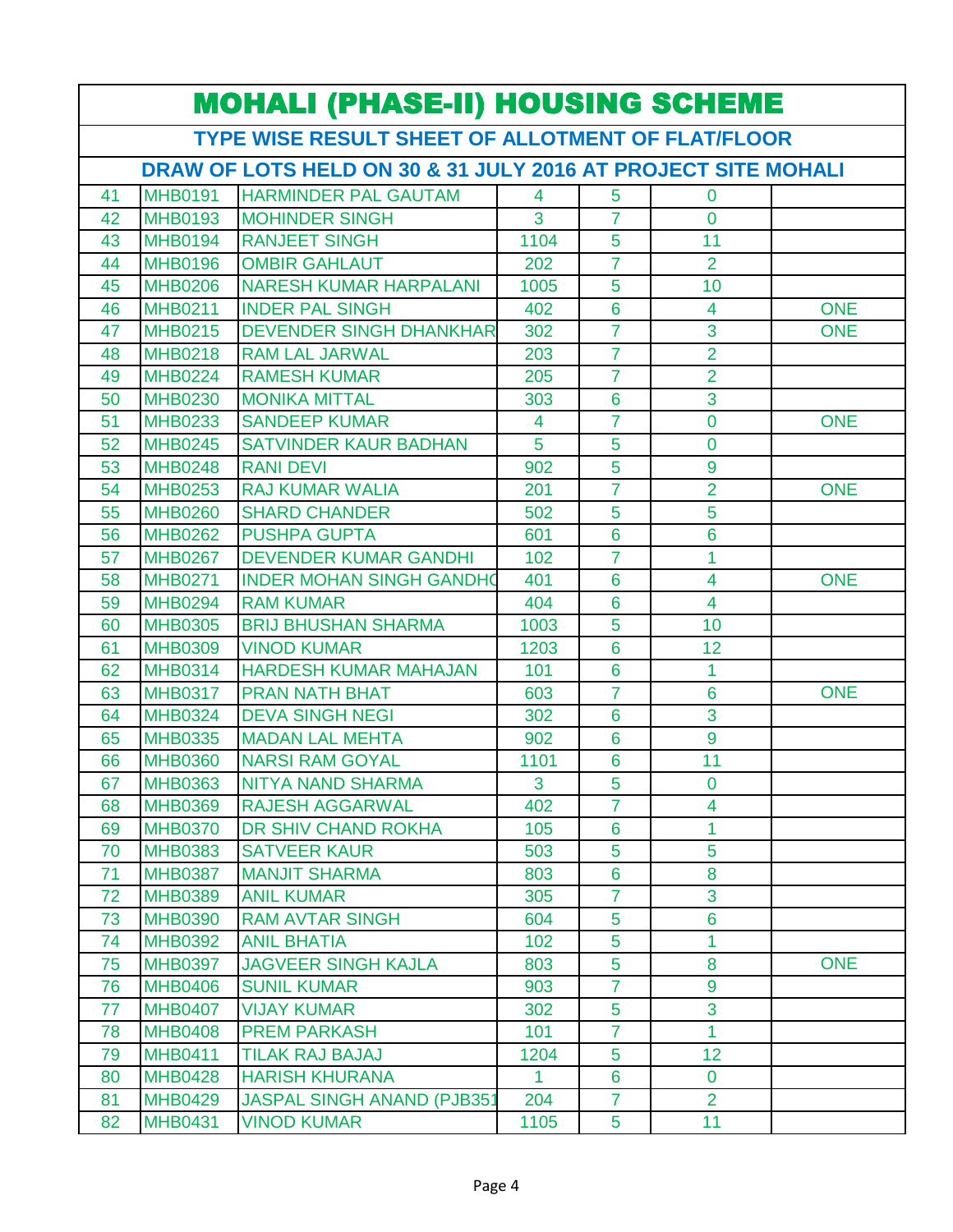|                                                   | <b>MOHALI (PHASE-II) HOUSING SCHEME</b>                       |                               |                |                 |                 |            |  |  |
|---------------------------------------------------|---------------------------------------------------------------|-------------------------------|----------------|-----------------|-----------------|------------|--|--|
| TYPE WISE RESULT SHEET OF ALLOTMENT OF FLAT/FLOOR |                                                               |                               |                |                 |                 |            |  |  |
|                                                   | DRAW OF LOTS HELD ON 30 & 31 JULY 2016 AT PROJECT SITE MOHALI |                               |                |                 |                 |            |  |  |
| 83                                                | <b>MHB0443</b>                                                | <b>VIJAY KUMAR CHOWDRY</b>    | 1303           | 5               | 13              | <b>ONE</b> |  |  |
| 84                                                | <b>MHB0460</b>                                                | <b>KULWANT SINGH BHAIKHEL</b> | 103            | 5               | 1               | <b>ONE</b> |  |  |
| 85                                                | <b>MHB0465</b>                                                | <b>RAJIV KUMAR SHARMA</b>     | 703            | 5               | $\overline{7}$  |            |  |  |
| 86                                                | <b>MHB0475</b>                                                | <b>SURINDER SINGH</b>         | 1303           | 7               | 13              |            |  |  |
| 87                                                | <b>MHB0476</b>                                                | <b>ANUJ</b>                   | 504            | $6\phantom{1}6$ | 5               |            |  |  |
| 88                                                | <b>MHB0484</b>                                                | <b>CHANDER KALA</b>           | 1304           | $\overline{7}$  | 13              | <b>ONE</b> |  |  |
| 89                                                | <b>MHB0492</b>                                                | <b>BALDEV SINGH KALSI</b>     | 1005           | $\overline{7}$  | 10              |            |  |  |
| 90                                                | <b>MHB0494</b>                                                | <b>SURINDER PAL SINGH</b>     | 704            | $\overline{7}$  | $\overline{7}$  | <b>ONE</b> |  |  |
| 91                                                | <b>MHB0498</b>                                                | <b>SHASHI PRABHA</b>          | 305            | 6               | 3               | <b>ONE</b> |  |  |
| 92                                                | <b>MHB0499</b>                                                | <b>TEJVEER</b>                | 804            | 5               | 8               |            |  |  |
| 93                                                | <b>MHB0500</b>                                                | <b>ROSHANI DEVI</b>           | 505            | 5               | 5               |            |  |  |
| 94                                                | <b>MHB0501</b>                                                | <b>GURBAX LAL</b>             | $\overline{2}$ | 5               | 0               | ONE        |  |  |
| 95                                                | <b>MHB0507</b>                                                | <b>RAJESH VAID</b>            | 205            | 6               | $\overline{2}$  |            |  |  |
| 96                                                | <b>MHB0509</b>                                                | <b>RENU SHARMA</b>            | 405            | $\overline{7}$  | 4               | <b>ONE</b> |  |  |
| 97                                                | <b>MHB0512</b>                                                | <b>SMT. VEENA SUBHEDAR</b>    | 801            | $\overline{7}$  | 8               | <b>ONE</b> |  |  |
| 98                                                | <b>MHB0548</b>                                                | <b>KAILASH WATI</b>           | 505            | $\overline{7}$  | 5               | <b>ONE</b> |  |  |
| 99                                                | <b>MHB0551</b>                                                | <b>ANITA SETHIA</b>           | 901            | 6               | 9               | <b>ONE</b> |  |  |
| 100                                               | <b>MHB0554</b>                                                | <b>MEHAR CHAND NEGI</b>       | 805            | 5               | 8               | <b>ONE</b> |  |  |
| 101                                               | <b>MHB0558</b>                                                | <b>SARBJIT SINGH</b>          | 705            | 5               | $\overline{7}$  | <b>ONE</b> |  |  |
| 102                                               | <b>MHB0568</b>                                                | <b>OMPRAKASH KHOKHAR</b>      | 602            | $6\phantom{a}$  | $6\overline{6}$ | <b>ONE</b> |  |  |
| 103                                               | <b>MHB0571</b>                                                | <b>GANESH RAKHEJA</b>         | 705            | $\overline{7}$  | $\overline{7}$  |            |  |  |
| 104                                               | <b>MHB0580</b>                                                | <b>ASHOK KUMAR SHARMA</b>     | 503            | $\overline{7}$  | 5               |            |  |  |
| 105                                               | <b>MHB0586</b>                                                | <b>MADHAV KAUSHIK</b>         | 304            | $\overline{7}$  | 3               |            |  |  |
| 106                                               | <b>MHB0591</b>                                                | <b>ARVIND KUMAR</b>           | 1301           | 5               | 13              |            |  |  |
| 107                                               | <b>MHB0592</b>                                                | <b>SARVAN DAS</b>             | 2              | $\overline{7}$  | $\overline{0}$  |            |  |  |
| 108                                               | <b>MHB0599</b>                                                | <b>JAISHI RAM SHARMA</b>      | 1001           | 5               | 10              |            |  |  |
| 109                                               | <b>MHB0604</b>                                                | <b>NARESH PAL</b>             | 1101           | $\overline{7}$  | 11              |            |  |  |
| 110                                               | <b>MHB0605</b>                                                | <b>SEEMA</b>                  | 904            | 6               | 9               |            |  |  |
| 111                                               | <b>MHB0620</b>                                                | <b>MAMTA</b>                  | 701            | 5               | $\overline{7}$  |            |  |  |
| 112                                               | <b>MHB0621</b>                                                | <b>SNEH SOOD</b>              | 804            | 6               | 8               |            |  |  |
| 113                                               | <b>MHB0626</b>                                                | <b>DES RAJ</b>                | 1103           | 6               | 11              |            |  |  |
| 114                                               | <b>MHB0633</b>                                                | <b>RAJ SHEKHAR CHAUHAN</b>    | 905            | 5               | 9               |            |  |  |
| 115                                               | <b>MHB0634</b>                                                | <b>KEWAL SINGH</b>            | 3 <sup>1</sup> | $6\phantom{a}$  | $\overline{0}$  |            |  |  |
| 116                                               | <b>MHB0650</b>                                                | <b>DR NISHI SHARMA</b>        | 1105           | $\overline{7}$  | 11              | <b>ONE</b> |  |  |
| 117                                               | <b>MHB0676</b>                                                | <b>MANVI MITTRA</b>           | 1302           | $\overline{7}$  | 13              |            |  |  |
| 118                                               | <b>MHB0677</b>                                                | <b>RAJNI BHAKTIAR</b>         | 401            | $\overline{7}$  | $\overline{4}$  | <b>ONE</b> |  |  |
| 119                                               | <b>MHB0679</b>                                                | <b>MANISHA MITTRA</b>         | 603            | 6               | $6\phantom{1}$  |            |  |  |
| 120                                               | <b>MHB0688</b>                                                | <b>RAVI KUMAR</b>             | 705            | 6               | $\overline{7}$  | <b>ONE</b> |  |  |
| 121                                               | <b>MHB0691</b>                                                | <b>DEVENDER KUMAR</b>         | 1202           | 5               | 12 <sub>2</sub> |            |  |  |
| 122                                               | <b>MHB0698</b>                                                | <b>JUGRAJ SINGH CLS</b>       | 104            | $\overline{7}$  | 1               |            |  |  |
| 123                                               | <b>MHB0709</b>                                                | <b>SUNIL SIKKA</b>            | 205            | 5               | $\overline{2}$  |            |  |  |
| 124                                               | <b>MHB0710</b>                                                | <b>KULDEEP MOORTI BALI</b>    | 303            | 5               | 3               |            |  |  |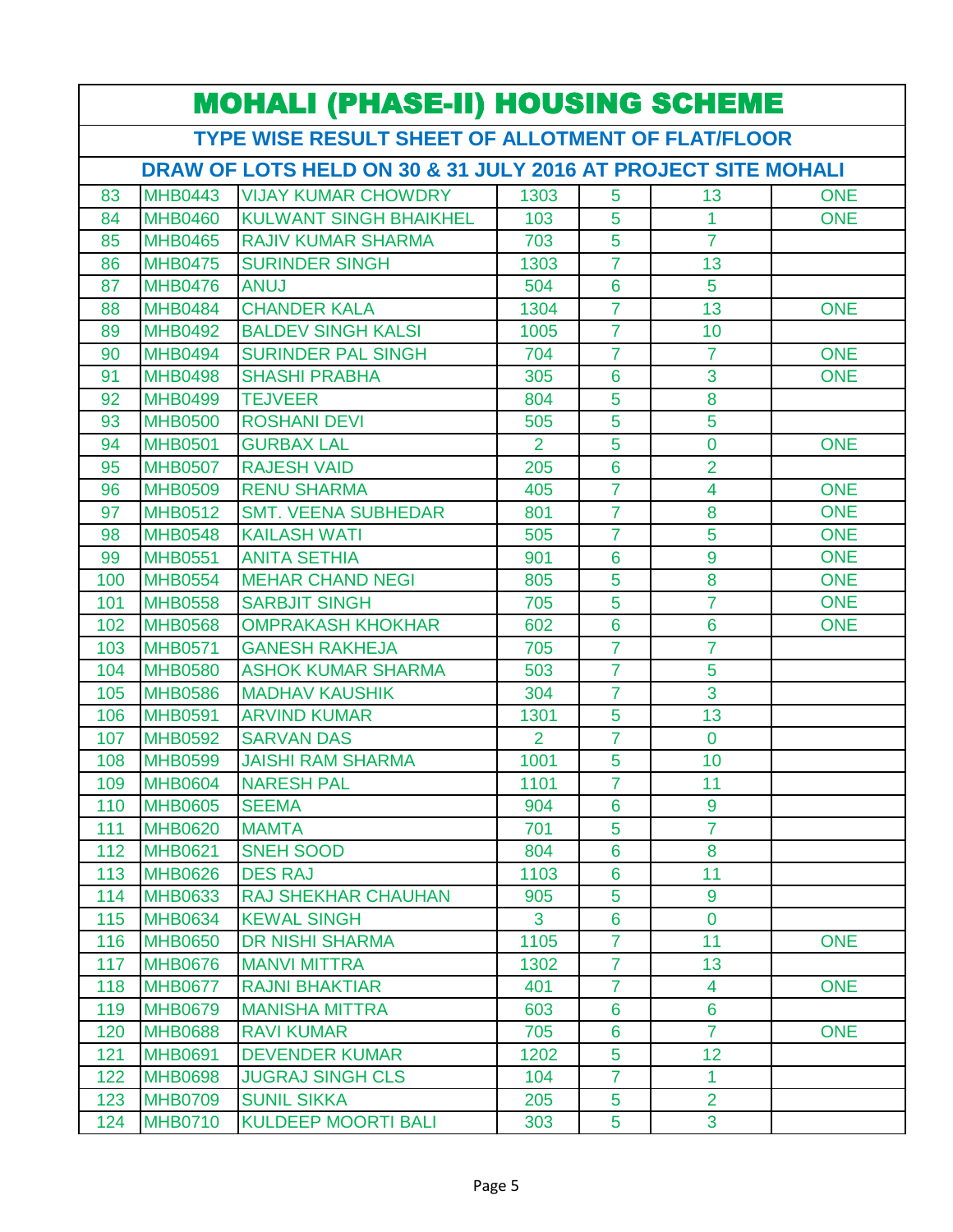| <b>MOHALI (PHASE-II) HOUSING SCHEME</b>           |                |                                                               |              |                 |                 |            |  |  |
|---------------------------------------------------|----------------|---------------------------------------------------------------|--------------|-----------------|-----------------|------------|--|--|
| TYPE WISE RESULT SHEET OF ALLOTMENT OF FLAT/FLOOR |                |                                                               |              |                 |                 |            |  |  |
|                                                   |                | DRAW OF LOTS HELD ON 30 & 31 JULY 2016 AT PROJECT SITE MOHALI |              |                 |                 |            |  |  |
| 125                                               | <b>MHB0714</b> | <b>INDU SHARMA</b>                                            | 403          | $\overline{7}$  | 4               | <b>ONE</b> |  |  |
| 126                                               | <b>MHB0715</b> | <b>BALWINDER KAUR SARIN</b>                                   | 504          | $\overline{7}$  | 5               |            |  |  |
| 127                                               | <b>MHB0825</b> | <b>AMANDEEP KAUR</b>                                          | 602          | 5               | 6               |            |  |  |
| 128                                               | <b>MHB0829</b> | <b>TARSEM CHAND</b>                                           | 103          | 6               | 1               |            |  |  |
| 129                                               | <b>MHB0837</b> | <b>RACHNA GUPTA</b>                                           | 1102         | 5               | 11              | <b>ONE</b> |  |  |
| 130                                               | <b>MHB0858</b> | <b>PRAMOD KUMAR</b>                                           | 105          | 5               | 1               | <b>ONE</b> |  |  |
| 131                                               | <b>MHB0859</b> | <b>TAJINDER PAL SINGH</b>                                     | 1204         | $6\phantom{1}6$ | 12              |            |  |  |
| 132                                               | <b>MHB0864</b> | <b>SANDEEP SOOD</b>                                           | 104          | 5               | 1               |            |  |  |
| 133                                               | <b>MHB0865</b> | <b>VIKAS KAURA</b>                                            | 404          | 5               | $\overline{4}$  | <b>ONE</b> |  |  |
| 134                                               | <b>MHB0869</b> | <b>SHASHI SHARMA</b>                                          | 1            | $\overline{7}$  | $\overline{0}$  |            |  |  |
| 135                                               | <b>MHB0871</b> | <b>BHAGAT SINGH</b>                                           | 1203         | 7               | 12              |            |  |  |
| 136                                               | <b>MHB0876</b> | <b>DEEPSHIKHA GUPTA</b>                                       | 701          | $\overline{7}$  | $\overline{7}$  |            |  |  |
| 137                                               | <b>MHB0878</b> | <b>ASIT SHARMA</b>                                            | 301          | 6               | $\overline{3}$  | <b>ONE</b> |  |  |
| 138                                               | <b>MHB0884</b> | <b>SIDDHARTH VASHISHT</b>                                     | 1201         | $\overline{7}$  | 12              |            |  |  |
| 139                                               | <b>MHB0886</b> | <b>RAMEL SINGH</b>                                            | 5            | $\overline{7}$  | $\overline{0}$  | <b>ONE</b> |  |  |
| 140                                               | <b>MHB0896</b> | DR ASHOK KUMAR KHANNA                                         | 1101         | 5               | 11              | <b>ONE</b> |  |  |
| 141                                               | <b>MHB0907</b> | <b>AISHWARYA R. L. GUPTA</b>                                  | 602          | $\overline{7}$  | $6\phantom{1}6$ |            |  |  |
| 142                                               | <b>MHB0916</b> | <b>SMT BASANTI PANDITA (RAINA</b>                             | 4            | 6               | $\overline{0}$  |            |  |  |
| 143                                               | <b>MHB0917</b> | <b>VEENA CHAWLA</b>                                           | 903          | 6               | 9               | <b>ONE</b> |  |  |
| 144                                               | <b>MHB0922</b> | <b>MEENA KUMARI</b>                                           | 1004         | 5               | 10              |            |  |  |
| 145                                               | <b>MHB0929</b> | <b>SUBHASH CHANDER KANSAL</b>                                 | 201          | 5               | $\overline{2}$  |            |  |  |
| 146                                               | <b>MHB0930</b> | <b>MEENU</b>                                                  | 701          | 6               | $\overline{7}$  |            |  |  |
| 147                                               | <b>MHB0931</b> | <b>KHEMA BHAT</b>                                             | 1302         | 5               | 13              | <b>ONE</b> |  |  |
| 148                                               | <b>MHB0932</b> | <b>SATISH KUMAR KATWAL</b>                                    | 904          | 5               | 9               | <b>ONE</b> |  |  |
| 149                                               | <b>MHB0937</b> | <b>PARAMJIT KAUR</b>                                          | 901          | $\overline{7}$  | 9               |            |  |  |
| 150                                               | <b>MHB0942</b> | <b>USHA SHARMA</b>                                            | 601          | 5               | 6               |            |  |  |
| 151                                               | <b>MHB0953</b> | <b>SHUBHANGI TANEJA</b>                                       | 1003         | $\mathbf{7}$    | 10              |            |  |  |
| 152                                               | <b>MHB0960</b> | <b>BINA MISHRA</b>                                            | 102          | 6               | 1               |            |  |  |
| 153                                               | <b>MHB0962</b> | <b>KIRAN CHAUHAN</b>                                          | 1202         | $6\phantom{1}$  | 12              |            |  |  |
| 154                                               | <b>MHB0965</b> | <b>SURESH KUMAR</b>                                           | 805          | 6               | 8               |            |  |  |
| 155                                               | <b>MHB0968</b> | <b>BHUBNESHWARI</b>                                           | 204          | 6               | $\overline{2}$  |            |  |  |
| 156                                               | <b>MHB0970</b> | <b>SURENDER KUMAR YADAV</b>                                   | 702          | $\overline{7}$  | $\overline{7}$  |            |  |  |
| 157                                               | <b>MHB0974</b> | <b>RAM KUMAR</b>                                              | 905          | 6               | 9               |            |  |  |
| 158                                               | <b>MHB0985</b> | <b>SATINDER SINGH</b>                                         | 503          | 6               | 5               |            |  |  |
| 159                                               | <b>MHB0988</b> | <b>RAJNI ARORA</b>                                            | 404          | $\overline{7}$  | $\overline{4}$  |            |  |  |
| 160                                               | <b>MHB0989</b> | <b>DURGADAS SINHA THAKUR</b>                                  | 5            | 6               | $\overline{0}$  |            |  |  |
| 161                                               | <b>MHB0992</b> | <b>ANIL KUMAR</b>                                             | 904          | $\overline{7}$  | 9               |            |  |  |
| 162                                               | <b>MHB1016</b> | <b>BALDEV SINGH SOHAL</b>                                     | 1104         | 6               | 11              |            |  |  |
| 163                                               | <b>MHB1031</b> | <b>BASANTI LALA</b>                                           | 601          | $\overline{7}$  | $6\phantom{1}$  |            |  |  |
| 164                                               | <b>MHB1041</b> | <b>SAVITA BAWA</b>                                            | $\mathbf{1}$ | 5               | $\overline{0}$  |            |  |  |
| 165                                               | <b>MHB1051</b> | <b>LALITA PUNAM CHAUHAN</b>                                   | 802          | 6               | 8               |            |  |  |
| 166                                               | <b>MHB1052</b> | <b>PAWAN KUMARI</b>                                           | 304          | 6               | 3               |            |  |  |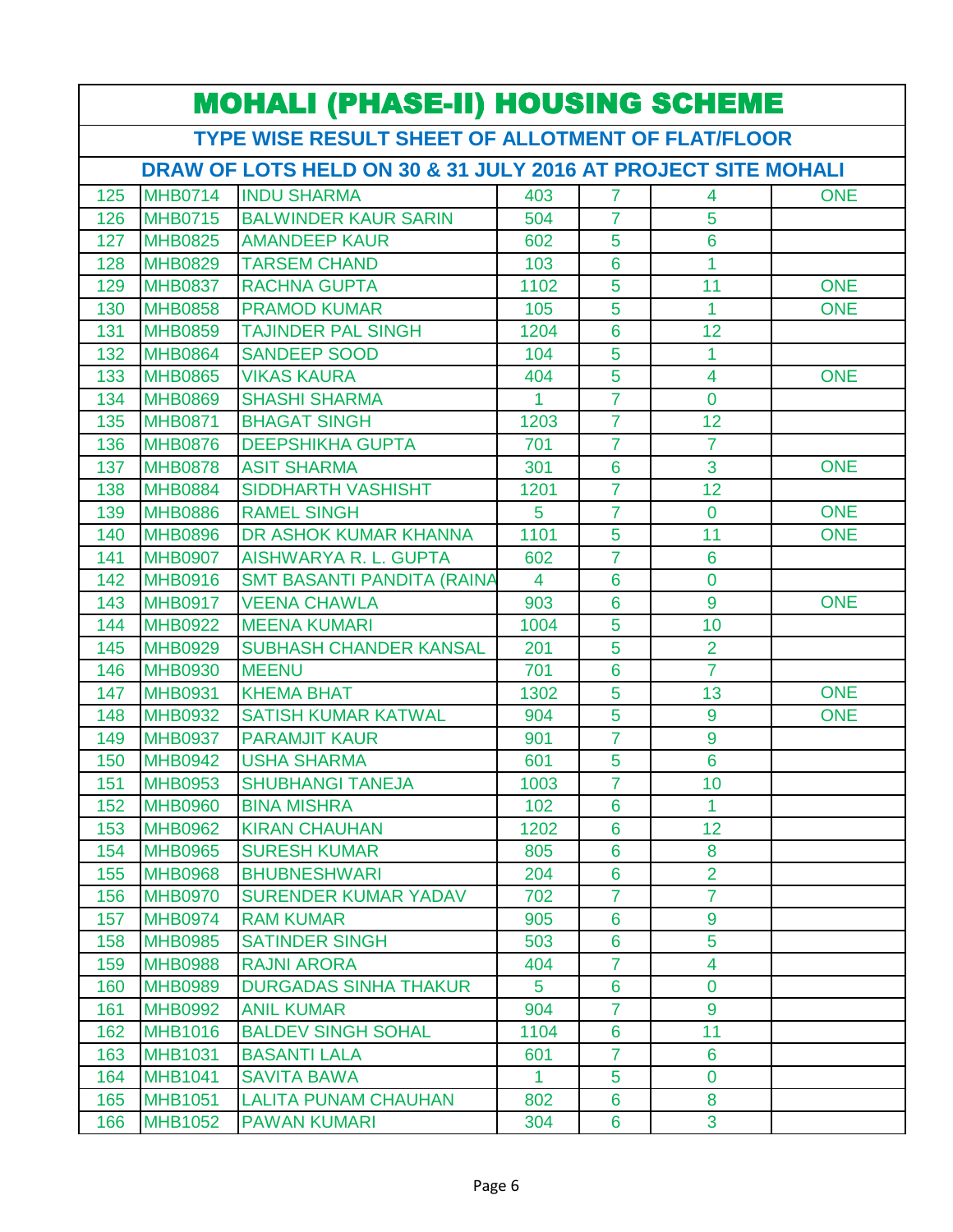|     | <b>MOHALI (PHASE-II) HOUSING SCHEME</b>                       |                              |                |                |                 |            |  |  |  |
|-----|---------------------------------------------------------------|------------------------------|----------------|----------------|-----------------|------------|--|--|--|
|     | <b>TYPE WISE RESULT SHEET OF ALLOTMENT OF FLAT/FLOOR</b>      |                              |                |                |                 |            |  |  |  |
|     | DRAW OF LOTS HELD ON 30 & 31 JULY 2016 AT PROJECT SITE MOHALI |                              |                |                |                 |            |  |  |  |
| 167 | <b>MHB1054</b>                                                | <b>RAVINDER SINGH</b>        | 1004           | 7              | 10 <sup>1</sup> |            |  |  |  |
| 168 | <b>MHB1055</b>                                                | <b>VIJAY KUMAR JALALI</b>    | 804            | $\overline{7}$ | 8               |            |  |  |  |
| 169 | <b>MHB1065</b>                                                | <b>AMARJEET SINGH DHARNI</b> | 703            | $\overline{7}$ | $\overline{7}$  |            |  |  |  |
| 170 | <b>MHB1076</b>                                                | <b>INDIRA RANI MONGIA</b>    | 1002           | 5              | 10 <sup>1</sup> |            |  |  |  |
| 171 | <b>MHB1084</b>                                                | <b>SATISH KUMAR SHAWLA</b>   | 203            | 5              | $\overline{2}$  |            |  |  |  |
| 172 | <b>MHB1086</b>                                                | <b>RAVINDER KUMAR</b>        | 301            | 5              | 3               |            |  |  |  |
| 173 | <b>MHB1093</b>                                                | <b>JATINDER SINGH BALI</b>   | 303            | 7              | 3               |            |  |  |  |
| 174 | <b>MHB1095</b>                                                | <b>RITU LAKHANI</b>          | 802            | 7              | 8               |            |  |  |  |
| 175 | <b>MHB1100</b>                                                | <b>UPDESH SINGH SACHDEVA</b> | 203            | 6              | $\overline{2}$  |            |  |  |  |
| 176 | <b>MHB1111</b>                                                | <b>MAHINDER SINGH</b>        | 704            | 6              | $\overline{7}$  | <b>ONE</b> |  |  |  |
| 177 | <b>MHB1122</b>                                                | <b>SUNITA BHATIA</b>         | 1201           | 5              | 12              |            |  |  |  |
| 178 | <b>MHB1126</b>                                                | <b>BRAHM DUTT KASHYAP</b>    | 605            | 7              | 6               |            |  |  |  |
| 179 | <b>MHB1130</b>                                                | <b>MENU SINGHAL</b>          | 202            | 5              | $\overline{2}$  |            |  |  |  |
| 180 | <b>MHB1131</b>                                                | <b>DR ANIL KUMAR SARMA</b>   | 1002           | 7              | 10              | <b>ONE</b> |  |  |  |
| 181 | <b>MHB1132</b>                                                | <b>ASHISH CHAUHAN</b>        | $\overline{2}$ | 6              | $\overline{0}$  |            |  |  |  |
| 182 | <b>MHB1133</b>                                                | <b>DEEPTI MAHAJAN (DR.)</b>  | 501            | $\overline{7}$ | 5               | <b>ONE</b> |  |  |  |
| 183 | <b>MHB1139</b>                                                | <b>RITU SONI</b>             | 1001           | 6              | 10              |            |  |  |  |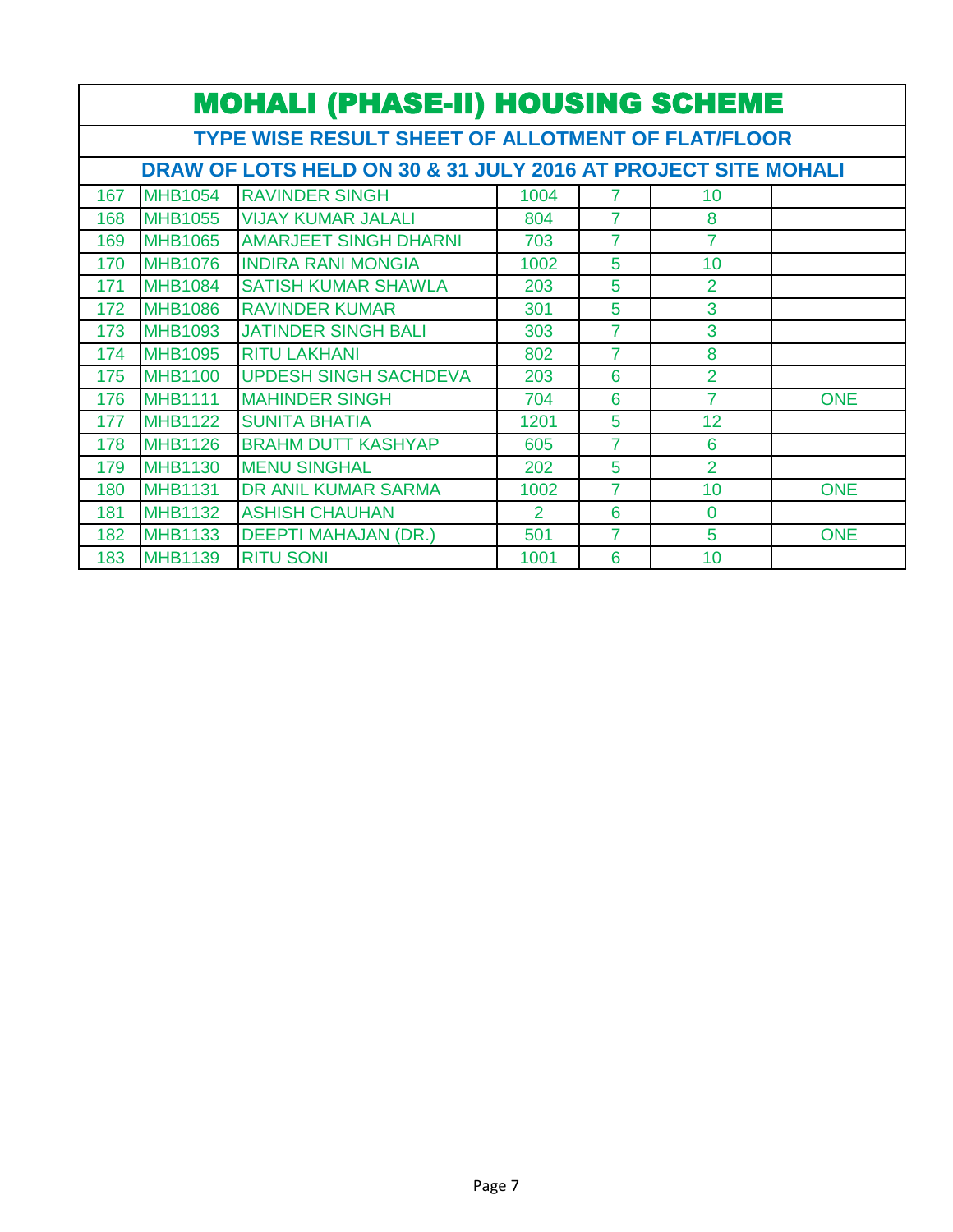| <b>MOHALI (PHASE-II) HOUSING SCHEME</b> |                                  |                                                                                                  |                      |                |                     |                  |  |
|-----------------------------------------|----------------------------------|--------------------------------------------------------------------------------------------------|----------------------|----------------|---------------------|------------------|--|
|                                         |                                  | TYPE WISE RESULT SHEET OF ALLOTMENT OF FLAT/FLOOR                                                |                      |                |                     |                  |  |
|                                         |                                  | DRAW OF LOTS HELD ON 30 & 31 JULY 2016 AT PROJECT SITE MOHALI                                    |                      |                |                     |                  |  |
|                                         |                                  | <b>TYPE - C :: * Allottment list of specific Car Parkings is being web-published separately.</b> |                      |                |                     |                  |  |
|                                         | <b>SR.NO. REGN NO</b>            | <b>NAME</b>                                                                                      | <b>UNIT NO BLOCK</b> |                | <b>FLOOR</b>        | <b>PARKING</b> * |  |
| 1                                       | <b>MHC0004</b>                   | <b>PRAN KISHORE TIKOO</b>                                                                        | 501                  | 4              | 5                   |                  |  |
| $\overline{2}$                          | <b>MHC0005</b>                   | <b>PALLAVI KARARHA</b>                                                                           | 1102                 | 5              | 11                  | <b>ONE</b>       |  |
| 3                                       | <b>MHC0006</b>                   | <b>ASHOK KUMAR BAWA</b>                                                                          | 306                  | 5              | 3                   |                  |  |
| 4                                       | <b>MHC0012</b>                   | <b>UMESH CHANDER</b>                                                                             | 601                  | 5              | $6\phantom{a}$      | <b>ONE</b>       |  |
| 5                                       | <b>MHC0013</b>                   | <b>DINESH CHANDER</b>                                                                            | 503                  | $\overline{4}$ | 5                   |                  |  |
| 6                                       | <b>MHC0025</b>                   | <b>KANWALJIT SINGH</b>                                                                           | 706                  | $\overline{4}$ | $\overline{7}$      |                  |  |
| $\overline{7}$                          | <b>MHC0035</b>                   | <b>DR SRISHTI RAJ</b>                                                                            | 804                  | $\overline{4}$ | 8                   |                  |  |
| 8                                       | <b>MHC0039</b>                   | <b>AJAY KUMAR</b>                                                                                | 503                  | 5              | 5                   |                  |  |
| 9                                       | <b>MHC0044</b>                   | <b>ANUJ KANT</b>                                                                                 | 102                  | 4              | 1                   |                  |  |
| 10                                      | <b>MHC0046</b>                   | HARVINDER SINGH (PJC4162)                                                                        | 403                  | 5              | 4                   | <b>ONE</b>       |  |
| 11                                      | <b>MHC0048</b>                   | <b>DR SUBASH KHUSHU</b>                                                                          | 3                    | $\overline{4}$ | $\overline{0}$      |                  |  |
| 12                                      | <b>MHC0059</b>                   | <b>JASPREET KAUR</b>                                                                             | 1005                 | 5              | 10                  |                  |  |
| 13                                      | <b>MHC0073</b>                   | <b>RAJESH KUMAR GURUNG</b>                                                                       | 202                  | 5              | $\overline{2}$      |                  |  |
| 14                                      | <b>MHC0086</b>                   | LT.COL. YADVINDER SINGH PA                                                                       | 5                    | $\overline{4}$ | $\overline{0}$      |                  |  |
| 15                                      | <b>MHC0089</b>                   | <b>BALJINDER SINGH</b>                                                                           | 1301                 | 5              | 13                  | <b>ONE</b>       |  |
| 16                                      | <b>MHC0093</b>                   | <b>RAJIV AGGARWAL</b>                                                                            | 104                  | 5              | 1                   |                  |  |
| 17                                      | <b>MHC0103</b>                   | <b>NEERAJ LAKHANPAL</b>                                                                          | 1303                 | 5              | 13                  |                  |  |
| 18                                      | <b>MHC0110</b>                   | <b>VIKAS DHAWAN</b>                                                                              | 502                  | 5              | 5                   |                  |  |
| 19                                      | <b>MHC0111</b>                   | <b>DINESH TEWARI</b>                                                                             | 806                  | $\overline{4}$ | 8                   |                  |  |
| 20                                      | <b>MHC0113</b>                   | <b>MUNEESH RAJANI</b>                                                                            | 903                  | 5              | 9                   |                  |  |
| 21                                      | <b>MHC0116</b>                   | <b>SHYAM MEHTA</b>                                                                               | 203                  | 5              | $\overline{2}$      | <b>ONE</b>       |  |
| 22                                      | <b>MHC0124</b>                   | <b>KULDIP KUMAR MALIK</b>                                                                        | 105                  | 5              | 1                   |                  |  |
| 23                                      | <b>MHC0126</b>                   | <b>C S MEHTA</b>                                                                                 | 1.                   | 5              | $\overline{0}$      |                  |  |
| 24                                      | <b>MHC0127</b>                   | <b>VALINDERJEET SINGH RANDH</b>                                                                  | 802                  | $\overline{4}$ | 8                   |                  |  |
| 25                                      | <b>MHC0128</b>                   | <b>BALBIR SINGH SANDHU</b>                                                                       | 1103                 | 5              | 11                  |                  |  |
| 26                                      | <b>MHC0130</b>                   | <b>ASHOK KUMAR KAUSHAL</b>                                                                       | 1202                 | 4              | 12 <sub>2</sub>     | <b>ONE</b>       |  |
| 27                                      | <b>MHC0137</b>                   | <b>SACHIN DHIMAN</b>                                                                             | 304                  | $\overline{4}$ | 3                   |                  |  |
| 28                                      | <b>MHC0139</b>                   | <b>PAL SINGH</b>                                                                                 | 705                  | 5              | $\overline{7}$      |                  |  |
| 29                                      | <b>MHC0154</b>                   | <b>SHYAM GOPAL NEGI</b>                                                                          | 604                  | 5              | 6                   | <b>ONE</b>       |  |
| 30                                      | <b>MHC0158</b>                   | <b>PARAMJIT SINGH</b>                                                                            | 206                  | 5              | $\overline{2}$      | <b>ONE</b>       |  |
| 31                                      | <b>MHC0172</b>                   | <b>KARAN SINGH</b>                                                                               | 904                  | 5              | $\overline{9}$      | <b>ONE</b>       |  |
| 32                                      | <b>MHC0175</b>                   | <b>GURPREET SINGH BIMBRO</b>                                                                     | 1302                 | 5              | 13                  | <b>ONE</b>       |  |
| 33                                      | <b>MHC0177</b>                   | <b>DEEPA SHARAN</b>                                                                              | 804                  | 5              | 8                   |                  |  |
| 34                                      | <b>MHC0178</b>                   | <b>GANGA SHARAN</b>                                                                              | 705                  | $\overline{4}$ | $\overline{7}$      |                  |  |
| 35                                      | <b>MHC0185</b>                   | DR KRISHAN LAL GUPTA                                                                             | 303                  | 5              | 3<br>$\overline{4}$ |                  |  |
| 36                                      | <b>MHC0187</b>                   | <b>RAM PARKASH SHARMA</b>                                                                        | 402                  | $\overline{4}$ | 13                  |                  |  |
| 37                                      | <b>MHC0189</b><br><b>MHC0197</b> | <b>JAGDEV SINGH RANA</b>                                                                         | 1302                 | 4              | $6\phantom{1}$      | <b>ONE</b>       |  |
| 38<br>39                                | <b>MHC0199</b>                   | <b>RAVINDER SINGH NEGI</b><br><b>SANJEEV KUMAR DOGRA</b>                                         | 604                  | 4              | 13                  | <b>ONE</b>       |  |
|                                         |                                  |                                                                                                  | 1303                 | 4              |                     |                  |  |
| 40                                      | <b>MHC0204</b>                   | <b>VIRENDER TRIVEDI</b>                                                                          | 1101                 | 5              | 11                  |                  |  |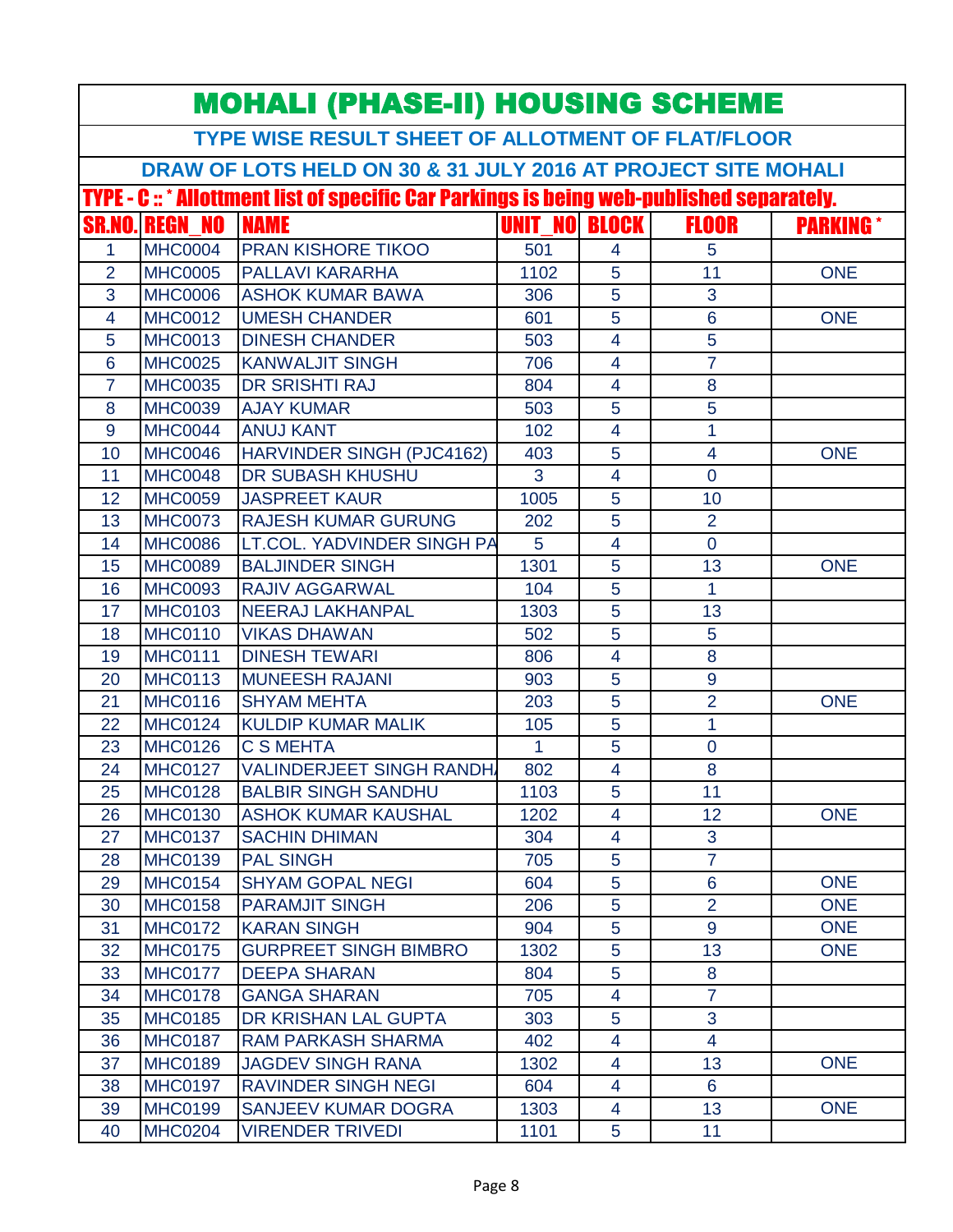| <b>MOHALI (PHASE-II) HOUSING SCHEME</b> |                                                   |                                                               |      |                          |                 |            |  |  |
|-----------------------------------------|---------------------------------------------------|---------------------------------------------------------------|------|--------------------------|-----------------|------------|--|--|
|                                         | TYPE WISE RESULT SHEET OF ALLOTMENT OF FLAT/FLOOR |                                                               |      |                          |                 |            |  |  |
|                                         |                                                   | DRAW OF LOTS HELD ON 30 & 31 JULY 2016 AT PROJECT SITE MOHALI |      |                          |                 |            |  |  |
| 41                                      | <b>MHC0210</b>                                    | <b>RAJ KUMAR</b>                                              | 904  | 4                        | 9               |            |  |  |
| 42                                      | <b>MHC0221</b>                                    | <b>DEEPAK KUMAR MUKHEJA</b>                                   | 1106 | $\overline{4}$           | 11              | <b>ONE</b> |  |  |
| 43                                      | <b>MHC0222</b>                                    | <b>KASHMIR SINGH</b>                                          | 205  | 5                        | $\overline{2}$  | <b>ONE</b> |  |  |
| 44                                      | <b>MHC0231</b>                                    | <b>NP SINGH</b>                                               | 403  | 4                        | 4               |            |  |  |
| 45                                      | <b>MHC0232</b>                                    | <b>RAM PARTAP SINGH</b>                                       | 606  | 4                        | $6\phantom{1}6$ |            |  |  |
| 46                                      | <b>MHC0244</b>                                    | <b>RANDEEP CHOPRA</b>                                         | 106  | 4                        | 1               | <b>ONE</b> |  |  |
| 47                                      | <b>MHC0247</b>                                    | RAJENDER KUMAR GIRDHAR                                        | 905  | 5                        | 9               | <b>ONE</b> |  |  |
| 48                                      | <b>MHC0252</b>                                    | <b>VINAY TANDON</b>                                           | 106  | $\overline{5}$           | $\overline{1}$  |            |  |  |
| 49                                      | <b>MHC0258</b>                                    | <b>KULWANT SINGH CHAUHAN(PJ</b>                               | 1102 | $\overline{4}$           | 11              |            |  |  |
| 50                                      | <b>MHC0259</b>                                    | <b>NISHI NAIR</b>                                             | 806  | 5                        | 8               |            |  |  |
| 51                                      | <b>MHC0277</b>                                    | <b>MANISH KAPOOR</b>                                          | 706  | 5                        | $\overline{7}$  | <b>ONE</b> |  |  |
| 52                                      | <b>MHC0279</b>                                    | <b>ABHA JAIN</b>                                              | 803  | 5                        | 8               |            |  |  |
| 53                                      | <b>MHC0287</b>                                    | <b>THAMINDER SINGH</b>                                        | 1006 | 5                        | 10              |            |  |  |
| 54                                      | <b>MHC0293</b>                                    | <b>DEVINDER KUMAR</b>                                         | 805  | $\overline{4}$           | 8               | <b>ONE</b> |  |  |
| 55                                      | <b>MHC0295</b>                                    | <b>AJMER SINGH</b>                                            | 1106 | 5                        | 11              |            |  |  |
| 56                                      | <b>MHC0296</b>                                    | <b>SURINDER KUMAR JOSHI</b>                                   | 103  | 4                        | 1               |            |  |  |
| 57                                      | <b>MHC0297</b>                                    | <b>NASIB CHAND</b>                                            | 1003 | 4                        | 10              |            |  |  |
| 58                                      | <b>MHC0321</b>                                    | <b>MADAN MOHAN MAGU</b>                                       | 906  | 4                        | 9               |            |  |  |
| 59                                      | <b>MHC0329</b>                                    | <b>RAMESH CHANDER ARORA</b>                                   | 401  | 4                        | $\overline{4}$  | <b>ONE</b> |  |  |
| 60                                      | <b>MHC0340</b>                                    | <b>ANUPMA VAID</b>                                            | 603  | 5                        | $6\phantom{a}$  |            |  |  |
| 61                                      | <b>MHC0350</b>                                    | <b>LALIT MOHAN AGGARWAL</b>                                   | 1304 | 5                        | 13              |            |  |  |
| 62                                      | <b>MHC0351</b>                                    | <b>SUREKHA OBEROI</b>                                         | 1304 | $\overline{4}$           | 13              |            |  |  |
| 63                                      | <b>MHC0366</b>                                    | <b>VIVEK VERMA</b>                                            | 506  | 4                        | 5               |            |  |  |
| 64                                      | <b>MHC0404</b>                                    | DR SATENDRA KUMAR                                             | 104  | 4                        | 1               | <b>ONE</b> |  |  |
| 65                                      | <b>MHC0412</b>                                    | <b>VIJAY KUMAR RAJPUT</b>                                     | 305  | 5                        | 3               |            |  |  |
| 66                                      | <b>MHC0414</b>                                    | <b>INDER JIT SINGH AHUJA</b>                                  | 903  | $\overline{\mathcal{A}}$ | 9               | <b>ONE</b> |  |  |
| 67                                      | <b>MHC0416</b>                                    | <b>SUPINDER SINGH</b>                                         | 1004 | $\overline{5}$           | 10              |            |  |  |
| 68                                      | <b>MHC0422</b>                                    | <b>KULDIP PRAKASH BERRY</b>                                   | 404  | $\overline{4}$           | 4               |            |  |  |
| 69                                      | <b>MHC0454</b>                                    | <b>RAJVINDER SINGH</b>                                        | 302  | 5                        | 3               |            |  |  |
| 70                                      | <b>MHC0458</b>                                    | <b>BHARAT VIKAS GERANGAL</b>                                  | 1005 | 4                        | 10              | <b>ONE</b> |  |  |
| 71                                      | <b>MHC0462</b>                                    | <b>AZAD SINGH</b>                                             | 504  | 4                        | 5               |            |  |  |
| 72                                      | <b>MHC0463</b>                                    | <b>AJIT SINGH THIND</b>                                       | 4    | 5                        | $\mathbf 0$     |            |  |  |
| 73                                      | <b>MHC0491</b>                                    | <b>GURU DUTT</b>                                              | 5    | 5                        | $\overline{0}$  |            |  |  |
| 74                                      | <b>MHC0502</b>                                    | <b>ARJUN SINGH</b>                                            | 301  | $\overline{4}$           | 3               |            |  |  |
| 75                                      | <b>MHC0514</b>                                    | <b>PANKAJ GOEL</b>                                            | 1201 | 4                        | 12 <sub>2</sub> |            |  |  |
| 76                                      | <b>MHC0517</b>                                    | <b>SANDESH LATA</b>                                           | 702  | 4                        | $\overline{7}$  |            |  |  |
| 77                                      | <b>MHC0535</b>                                    | <b>JOGINDER PAUL</b>                                          | 6    | 4                        | $\mathbf 0$     |            |  |  |
| 78                                      | <b>MHC0538</b>                                    | <b>NARINDER KAUR</b>                                          | 401  | 5                        | $\overline{4}$  |            |  |  |
| 79                                      | <b>MHC0542</b>                                    | <b>JAGJIT SINGH</b>                                           | 1104 | 5                        | 11              | <b>ONE</b> |  |  |
| 80                                      | <b>MHC0543</b>                                    | <b>ARUN KUMAR BARANWAL</b>                                    | 1201 | 5                        | 12              |            |  |  |
| 81                                      | <b>MHC0560</b>                                    | <b>RITESH KUMAR</b>                                           | 1004 | $\overline{4}$           | 10 <sup>°</sup> |            |  |  |
| 82                                      | <b>MHC0573</b>                                    | <b>PREM LAL</b>                                               | 504  | 5                        | 5 <sup>5</sup>  |            |  |  |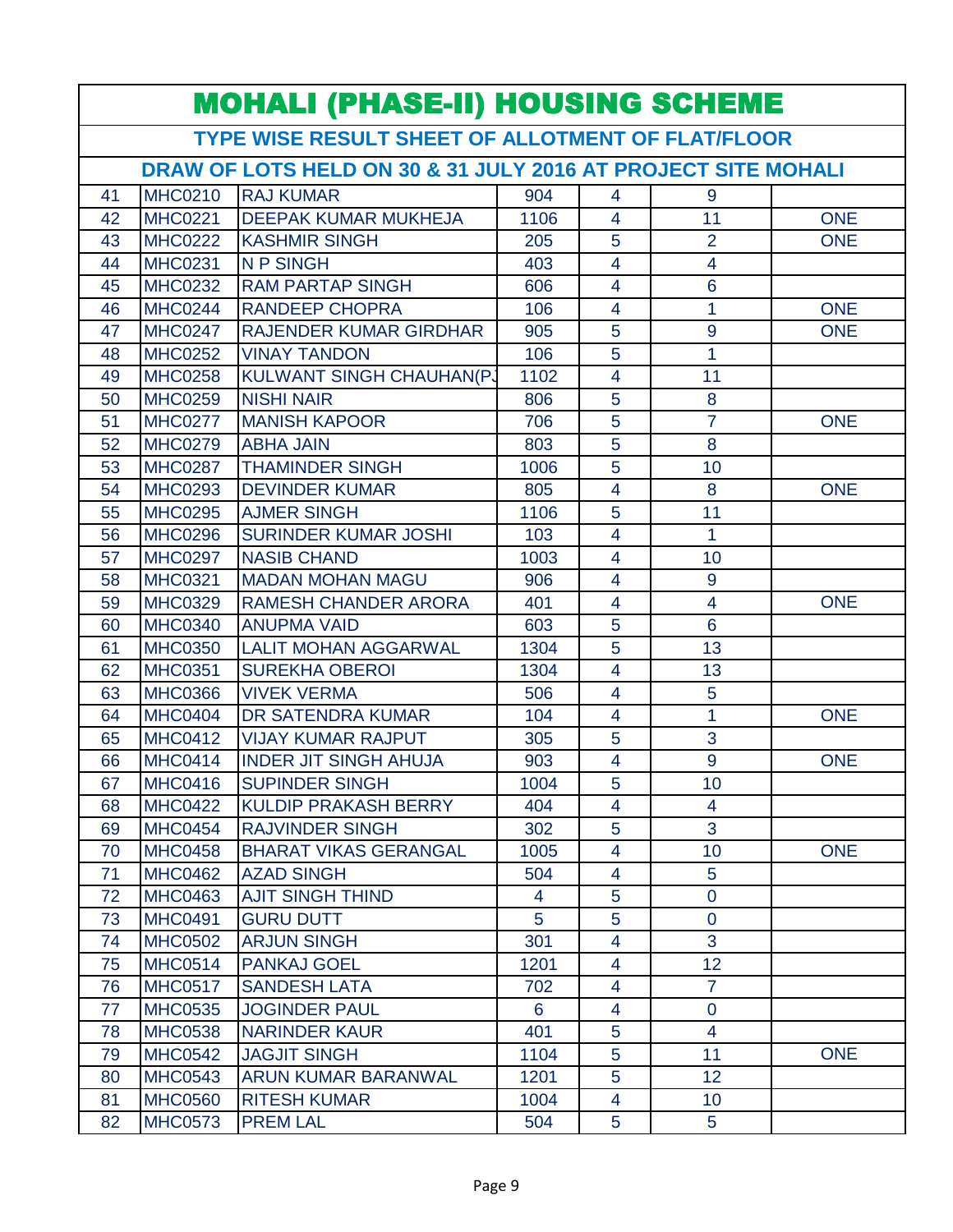|     | <b>MOHALI (PHASE-II) HOUSING SCHEME</b>                       |                                 |                |                         |                 |            |  |  |
|-----|---------------------------------------------------------------|---------------------------------|----------------|-------------------------|-----------------|------------|--|--|
|     | TYPE WISE RESULT SHEET OF ALLOTMENT OF FLAT/FLOOR             |                                 |                |                         |                 |            |  |  |
|     | DRAW OF LOTS HELD ON 30 & 31 JULY 2016 AT PROJECT SITE MOHALI |                                 |                |                         |                 |            |  |  |
| 83  | <b>MHC0577</b>                                                | <b>RAMESHWAR NATH SINGH CH</b>  | 201            | 5                       | $\overline{2}$  |            |  |  |
| 84  | <b>MHC0581</b>                                                | <b>NARENDRA SHARMA</b>          | 1301           | 4                       | 13              | <b>ONE</b> |  |  |
| 85  | <b>MHC0584</b>                                                | <b>NEERAJ BANSAL</b>            | 204            | 5                       | $\overline{2}$  |            |  |  |
| 86  | <b>MHC0601</b>                                                | <b>RAMANDEEP KAUR</b>           | 801            | 5                       | 8               |            |  |  |
| 87  | <b>MHC0603</b>                                                | <b>VIPAL MALHOTRA</b>           | 801            | $\overline{4}$          | 8               |            |  |  |
| 88  | <b>MHC0624</b>                                                | <b>CHANDER VIKAS GERANGAL</b>   | 902            | $\overline{\mathbf{4}}$ | 9               | <b>ONE</b> |  |  |
| 89  | <b>MHC0636</b>                                                | <b>TARUN SOOD</b>               | 802            | 5                       | 8               |            |  |  |
| 90  | <b>MHC0662</b>                                                | PAYARA LAL MARWAHA (PJC4        | 902            | 5                       | $\overline{9}$  |            |  |  |
| 91  | <b>MHC0680</b>                                                | <b>BHARAT BHUSHAN SEHGAL</b>    | 704            | 5                       | $\overline{7}$  | <b>ONE</b> |  |  |
| 92  | <b>MHC0685</b>                                                | <b>VINOD KUMAR SHARMA</b>       | 803            | 4                       | 8               |            |  |  |
| 93  | <b>MHC0701</b>                                                | <b>ROHIT MANOJ KUMAR</b>        | 404            | 5                       | $\overline{4}$  |            |  |  |
| 94  | <b>MHC0702</b>                                                | <b>PAWAN KUMAR NEGI</b>         | 505            | 5                       | 5               | <b>ONE</b> |  |  |
| 95  | <b>MHC0717</b>                                                | <b>SHIV SHANKAR</b>             | 1204           | 5                       | 12              | <b>ONE</b> |  |  |
| 96  | <b>MHC0724</b>                                                | <b>DR ANITA RANI</b>            | 1003           | 5                       | 10              |            |  |  |
| 97  | <b>MHC0726</b>                                                | <b>DEEPAK KUKREJA</b>           | $\overline{2}$ | 5                       | $\overline{0}$  |            |  |  |
| 98  | <b>MHC0731</b>                                                | <b>JYOTSNA BHATIA (PJC0154)</b> | 105            | $\overline{4}$          | 1               | <b>ONE</b> |  |  |
| 99  | <b>MHC0749</b>                                                | <b>PARMINDER JOHAR</b>          | 1104           | 4                       | 11              |            |  |  |
| 100 | <b>MHC0753</b>                                                | DR SANDEEP GUPTA                | 704            | 4                       | $\overline{7}$  |            |  |  |
| 101 | <b>MHC0810</b>                                                | <b>SUKHVERSHA SHARMA</b>        | 1002           | 5                       | 10              | <b>ONE</b> |  |  |
| 102 | <b>MHC0811</b>                                                | <b>COL SARABJEET SINGH</b>      | 901            | $\overline{5}$          | 9               |            |  |  |
| 103 | <b>MHC0815</b>                                                | KULDEEP KAUR KHARBANDA          | 506            | 5                       | 5               | <b>ONE</b> |  |  |
| 104 | <b>MHC0816</b>                                                | <b>ROOPAM SOOD</b>              | 606            | 5                       | $6\phantom{1}6$ |            |  |  |
| 105 | <b>MHC0822</b>                                                | <b>JASWINDER JEET SINGH</b>     | 1006           | 4                       | 10              |            |  |  |
| 106 | <b>MHC0823</b>                                                | <b>SUDESH KUMARI</b>            | 6              | 5                       | $\overline{0}$  |            |  |  |
| 107 | <b>MHC0838</b>                                                | <b>ASHA RANI</b>                | 602            | 5                       | $6\phantom{1}6$ | <b>ONE</b> |  |  |
| 108 | <b>MHC0839</b>                                                | <b>AMIT KAHER</b>               | 703            | 4                       | $\overline{7}$  | <b>ONE</b> |  |  |
| 109 | <b>MHC0843</b>                                                | <b>ANJU AGGARWAL</b>            | 901            | $\overline{\mathbf{4}}$ | 9               |            |  |  |
| 110 | <b>MHC0854</b>                                                | <b>CHANCHAL SHARMA</b>          | 101            | 4                       | 1               | <b>ONE</b> |  |  |
| 111 | <b>MHC0889</b>                                                | <b>VEENA SHARMA</b>             | 103            | 5                       | 1               |            |  |  |
| 112 | <b>MHC0890</b>                                                | <b>SUBHASH SETIA</b>            | 406            | 5                       | 4               |            |  |  |
| 113 | <b>MHC0920</b>                                                | <b>DINESH RANI BANSAL</b>       | 701            | 5                       | $\overline{7}$  |            |  |  |
| 114 | <b>MHC0928</b>                                                | <b>KULDEEP KUMAR BHAT</b>       | 505            | 4                       | 5               | <b>ONE</b> |  |  |
| 115 | <b>MHC0939</b>                                                | <b>SANJEEV SHARMA</b>           | 402            | 5                       | $\overline{4}$  |            |  |  |
| 116 | <b>MHC0964</b>                                                | <b>JASBIR SINGH</b>             | 905            | 4                       | 9               |            |  |  |
| 117 | <b>MHC0969</b>                                                | <b>RAHUL PAL</b>                | 1105           | 4                       | 11              |            |  |  |
| 118 | <b>MHC0973</b>                                                | <b>VISHAL</b>                   | 1101           | 4                       | 11              |            |  |  |
| 119 | <b>MHC0979</b>                                                | <b>NARESH SINGH RANA</b>        | 302            | 4                       | 3               | <b>ONE</b> |  |  |
| 120 | <b>MHC0983</b>                                                | <b>MANISH SHARMA</b>            | 1202           | 5                       | 12              |            |  |  |
| 121 | <b>MHC0990</b>                                                | <b>SAIFUR REHMAN KHAN</b>       | 202            | 4                       | $\overline{2}$  |            |  |  |
| 122 | <b>MHC0998</b>                                                | <b>KALPANA R KAUL</b>           | 502            | 4                       | 5               |            |  |  |
| 123 | <b>MHC1000</b>                                                | <b>ABHISHEK SEHGAL</b>          | 304            | 5                       | 3               |            |  |  |
| 124 | <b>MHC1006</b>                                                | DR UMA SHARMA                   | 203            | 4                       | $\overline{2}$  | <b>ONE</b> |  |  |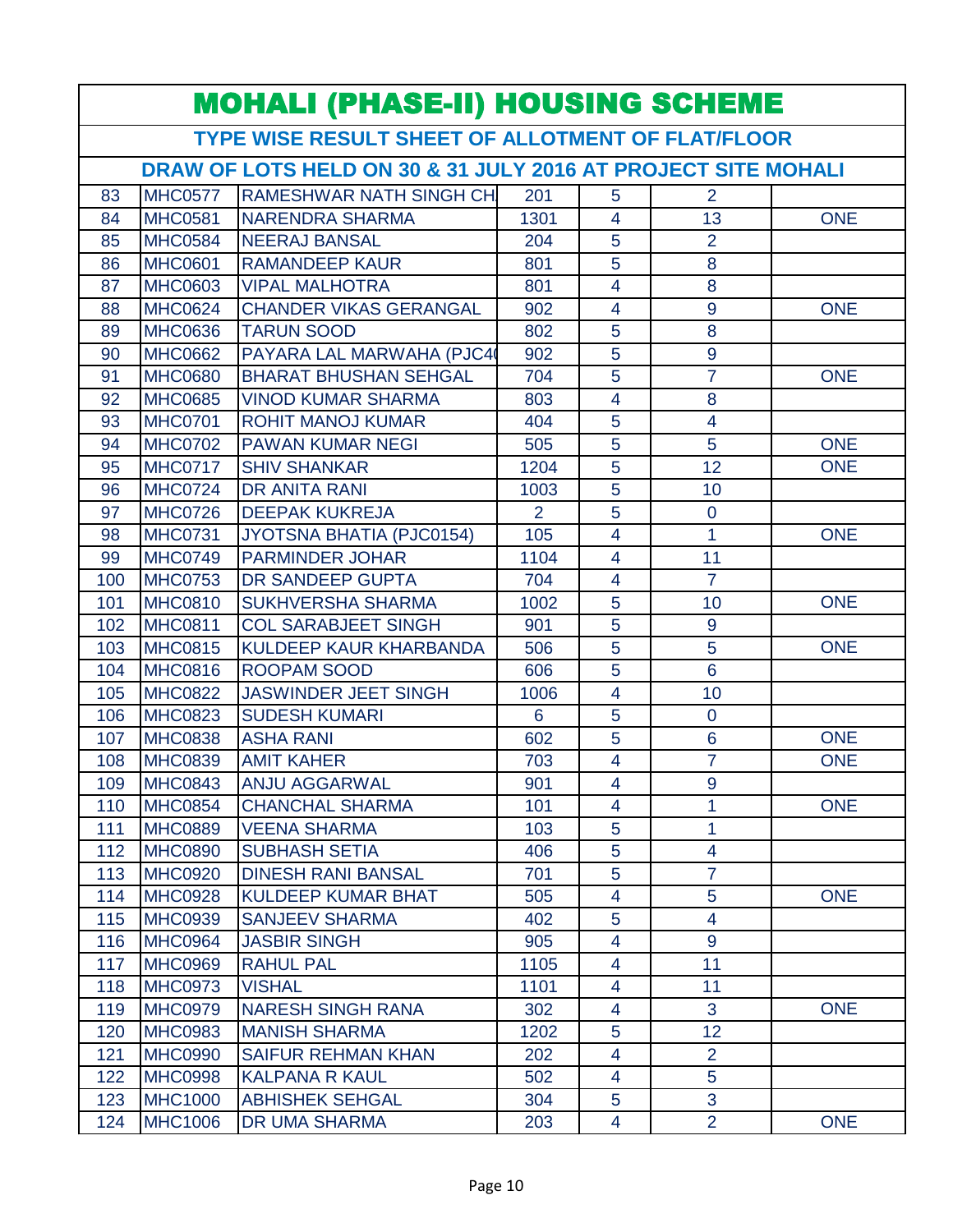|     | <b>MOHALI (PHASE-II) HOUSING SCHEME</b>                       |                                                          |      |   |                |            |  |  |  |
|-----|---------------------------------------------------------------|----------------------------------------------------------|------|---|----------------|------------|--|--|--|
|     |                                                               | <b>TYPE WISE RESULT SHEET OF ALLOTMENT OF FLAT/FLOOR</b> |      |   |                |            |  |  |  |
|     | DRAW OF LOTS HELD ON 30 & 31 JULY 2016 AT PROJECT SITE MOHALI |                                                          |      |   |                |            |  |  |  |
| 125 | <b>MHC1017</b>                                                | <b>AMAR SINGH NARWAL</b>                                 | 1103 | 4 | 11             |            |  |  |  |
| 126 | <b>MHC1019</b>                                                | <b>MEENAKSHI MEHTA</b>                                   | 102  | 5 | 1              | <b>ONE</b> |  |  |  |
| 127 | <b>MHC1021</b>                                                | <b>DR NEHA KAUL NAZIR NEE SHA</b>                        | 701  | 4 | 7              |            |  |  |  |
| 128 | <b>MHC1023</b>                                                | <b>PRADEEP VERMA</b>                                     | 405  | 5 | 4              |            |  |  |  |
| 129 | <b>MHC1026</b>                                                | <b>RENU BALA SOOD</b>                                    | 602  | 4 | 6              |            |  |  |  |
| 130 | <b>MHC1033</b>                                                | <b>VARUNI KAKAR</b>                                      | 301  | 5 | 3              | <b>ONE</b> |  |  |  |
| 131 | <b>MHC1034</b>                                                | <b>VIJAY KUMAR SHARMA</b>                                | 805  | 5 | 8              |            |  |  |  |
| 132 | <b>MHC1047</b>                                                | <b>ASHISH JINDAL</b>                                     | 1001 | 5 | 10             |            |  |  |  |
| 133 | <b>MHC1048</b>                                                | <b>RAJINDER LAL SHARMA</b>                               | 703  | 5 | 7              |            |  |  |  |
| 134 | <b>MHC1057</b>                                                | <b>DR KUNDAN LAL</b>                                     | 1    | 4 | $\overline{0}$ | <b>ONE</b> |  |  |  |
| 135 | <b>MHC1078</b>                                                | <b>RAMAN KUMAR SAILY</b>                                 | 3    | 5 | $\overline{0}$ | <b>ONE</b> |  |  |  |
| 136 | <b>MHC1105</b>                                                | <b>JAGDISH RAJ</b>                                       | 303  | 4 | 3              |            |  |  |  |
| 137 | <b>MHC1106</b>                                                | SANJEEV KUMAR SHARMA                                     | 101  | 5 | 1              | <b>ONE</b> |  |  |  |
| 138 | <b>MHC1112</b>                                                | <b>SAVITRI DEVI</b>                                      | 1001 | 4 | 10             | <b>ONE</b> |  |  |  |
| 139 | <b>MHC1124</b>                                                | <b>SANTOSH KUMAR</b>                                     | 4    | 4 | $\Omega$       | <b>ONE</b> |  |  |  |
| 140 | <b>MHC1127</b>                                                | <b>SATISH RANA</b>                                       | 1203 | 4 | 12             | <b>ONE</b> |  |  |  |
| 141 | <b>MHC1129</b>                                                | <b>KIRAN KALRA</b>                                       | 605  | 4 | 6              | <b>ONE</b> |  |  |  |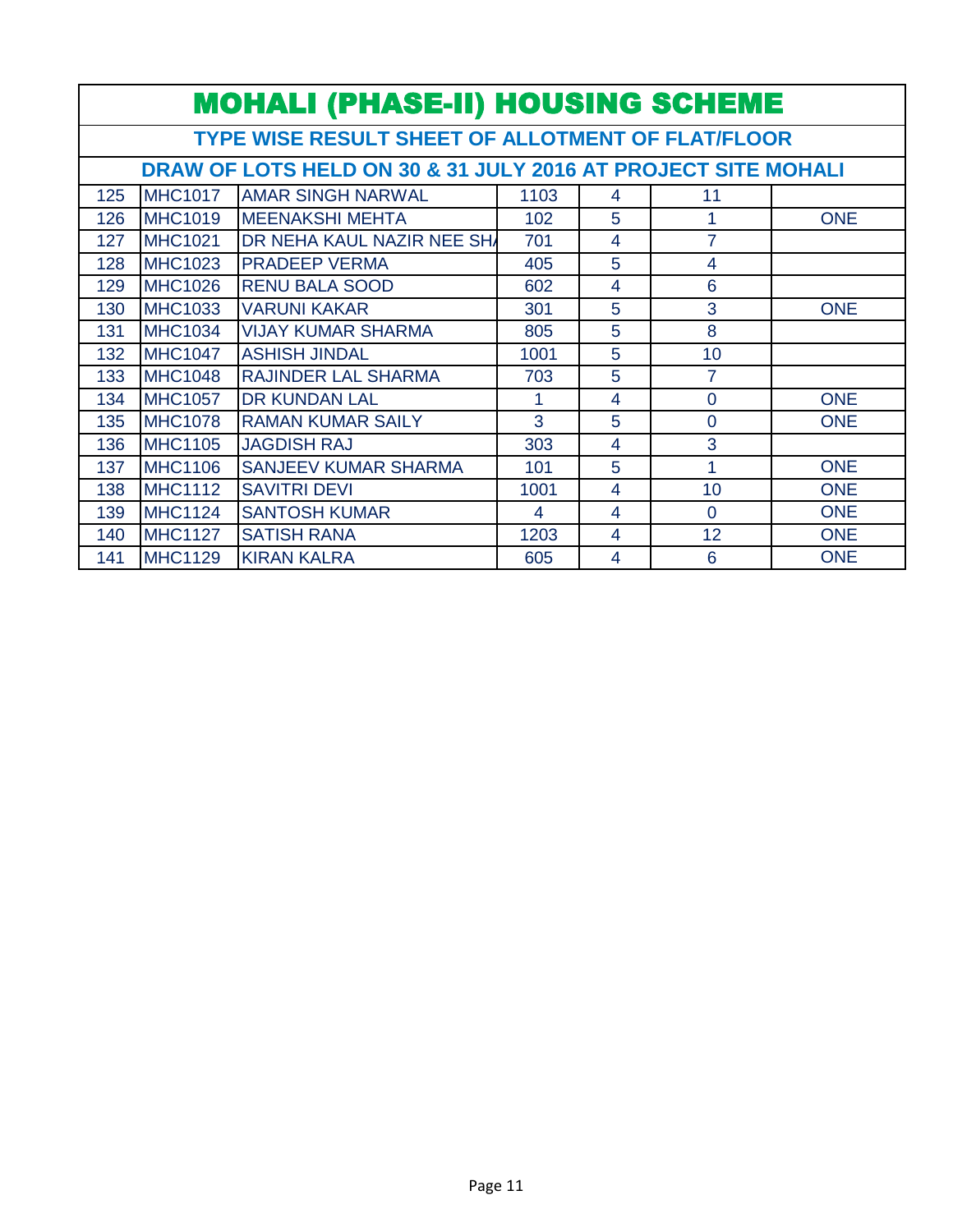| TYPE WISE RESULT SHEET OF ALLOTMENT OF FLAT/FLOOR<br>DRAW OF LOTS HELD ON 30 & 31 JULY 2016 AT PROJECT SITE MOHALI<br><b>MHC1138</b><br><b>ANIL KUMAR SANDAL</b><br>306<br>3<br><b>ONE</b><br>142<br>4<br><b>MHC1142</b><br><b>SARJAN BHAGAT</b><br>$\overline{2}$<br>$\overline{4}$<br>$\overline{0}$<br>143<br>TYPE - D :: * Allottment list of specific Car Parkings is being web-published separately.<br><b>UNIT NO</b><br><b>FLOOR</b><br><b>NAME</b><br><b>BLOCK</b><br><b>REGN NO</b><br><b>PARKING</b> *<br><b>SR.NO</b><br><b>MAN UPDESH SINGH SACHDEV</b><br><b>MHD0041</b><br>703<br>3<br>1<br>7<br>$\overline{3}$<br><b>NAMITA SINGH SAINI</b><br>$\overline{2}$<br><b>MHD0064</b><br>902<br>9<br><b>TWO</b><br><b>MHD0079</b><br>O P BHARDWAJ<br>3<br>6<br>3<br>601<br>8<br>3<br>4<br><b>MHD0107</b><br><b>SIMMI R NAKRA</b><br>801<br>5<br><b>MHD0112</b><br><b>SUDHIR MITTAL</b><br>$\overline{4}$<br>4<br>404<br><b>ANIL BHATIA</b><br><b>MHD0155</b><br>8<br>6<br>804<br>$\overline{4}$<br>8<br><b>MHD0176</b><br><b>JATINDER PAL SINGH</b><br>7<br>803<br>$\overline{4}$<br>$\overline{11}$<br><b>JAI GOPAL SINGLA</b><br>3<br><b>MHD0220</b><br>1101<br>8<br><b>ASHISH SINGLA</b><br><b>MHD0240</b><br>1003<br>$\overline{\mathbf{4}}$<br>10<br>9<br>5<br><b>MHD0242</b><br><b>SANJEEV KUMAR THAKUR</b><br>$\overline{4}$<br><b>ONE</b><br>10<br>504<br>3<br>1<br>11<br><b>MHD0256</b><br><b>MRS JEET VERMA</b><br>105<br>3<br>6<br>12<br><b>MHD0257</b><br><b>JASJIT SINGH SANDHU</b><br>604<br><b>ONE</b><br>3<br>12<br>13<br><b>MHD0281</b><br><b>WILLIAM KRALA</b><br>1201<br>$\overline{3}$<br>9<br><b>ONE</b><br><b>MHD0284</b><br><b>SANJAY NAGPAL</b><br>14<br>903<br>3<br><b>MHD0292</b><br><b>HARCHARAN SINGH</b><br>15<br>1001<br>10<br>$\overline{3}$<br><b>ONE</b><br><b>MHD0303</b><br>LT. COL. SANDEEP SINGH AUL<br>$\overline{1}$<br>16<br>104<br><b>GULYANI SHER CHAND</b><br><b>MHD0306</b><br><b>ONE</b><br>17<br>602<br>$\overline{4}$<br>6<br>$\overline{2}$<br>3<br><b>MHD0307</b><br><b>NISHA ARORA</b><br>0<br>18<br>$\overline{2}$<br>$\overline{4}$<br><b>MHD0312</b><br><b>KAMLA VERMA</b><br>203<br>19<br>$\overline{2}$<br><b>MHD0330</b><br><b>DR MOHAN LAL GUPTA</b><br>3<br><b>ONE</b><br>20<br>202<br><b>MHD0332</b><br><b>VISHAL BANSAL</b><br>4<br>0<br>21<br>$\overline{4}$<br>3<br>22<br>6<br><b>ONE</b><br><b>MHD0343</b><br><b>URMILA RANI SAINI</b><br>605<br><b>MHD0346</b><br><b>GURDEV KAUR</b><br>1006<br>10<br>23<br>4<br>3<br><b>ONE</b><br><b>MHD0354</b><br><b>SURJIT KAUR</b><br>106<br>$\mathbf{1}$<br>24<br>11<br>25<br><b>MHD0375</b><br><b>RAN SINGH KAJLE</b><br>1102<br><b>ONE</b><br>$\overline{4}$<br><b>SATISH KUMAR GOEL</b><br>12<br><b>MHD0386</b><br>1203<br>$\overline{\mathbf{4}}$<br>26<br>$\overline{2}$<br><b>MHD0410</b><br><b>HARI SINGH</b><br>3<br>27<br>201<br>3<br><b>MHD0440</b><br><b>MANJIT KAUR</b><br>28<br>304<br>4<br><b>MHD0448</b><br><b>PAWAN VARMA</b><br>3<br>10<br>29<br>1003<br>$\overline{2}$<br><b>MHD0452</b><br>DR VANDANA SETH<br>$\overline{\mathbf{4}}$<br><b>ONE</b><br>30<br>206<br><b>DR VINOD GUPTA</b><br>$\overline{7}$<br><b>MHD0467</b><br>31<br>703<br>4<br>5 <sup>5</sup><br><b>MHD0478</b><br><b>MANISHI RASTOGI</b><br>32<br>$\overline{\mathbf{4}}$<br>$\overline{0}$ |    |                | <b>MOHALI (PHASE-II) HOUSING SCHEME</b> |      |                |    |  |
|------------------------------------------------------------------------------------------------------------------------------------------------------------------------------------------------------------------------------------------------------------------------------------------------------------------------------------------------------------------------------------------------------------------------------------------------------------------------------------------------------------------------------------------------------------------------------------------------------------------------------------------------------------------------------------------------------------------------------------------------------------------------------------------------------------------------------------------------------------------------------------------------------------------------------------------------------------------------------------------------------------------------------------------------------------------------------------------------------------------------------------------------------------------------------------------------------------------------------------------------------------------------------------------------------------------------------------------------------------------------------------------------------------------------------------------------------------------------------------------------------------------------------------------------------------------------------------------------------------------------------------------------------------------------------------------------------------------------------------------------------------------------------------------------------------------------------------------------------------------------------------------------------------------------------------------------------------------------------------------------------------------------------------------------------------------------------------------------------------------------------------------------------------------------------------------------------------------------------------------------------------------------------------------------------------------------------------------------------------------------------------------------------------------------------------------------------------------------------------------------------------------------------------------------------------------------------------------------------------------------------------------------------------------------------------------------------------------------------------------------------------------------------------------------------------------------------------------------------------------------------------------------------------------------------------------------------------------------------------------------------------------------------------------------------------------------------------------------------------------------------------------------------------------------------------------------------------------------------------------------------------------------------------------------------|----|----------------|-----------------------------------------|------|----------------|----|--|
|                                                                                                                                                                                                                                                                                                                                                                                                                                                                                                                                                                                                                                                                                                                                                                                                                                                                                                                                                                                                                                                                                                                                                                                                                                                                                                                                                                                                                                                                                                                                                                                                                                                                                                                                                                                                                                                                                                                                                                                                                                                                                                                                                                                                                                                                                                                                                                                                                                                                                                                                                                                                                                                                                                                                                                                                                                                                                                                                                                                                                                                                                                                                                                                                                                                                                                      |    |                |                                         |      |                |    |  |
|                                                                                                                                                                                                                                                                                                                                                                                                                                                                                                                                                                                                                                                                                                                                                                                                                                                                                                                                                                                                                                                                                                                                                                                                                                                                                                                                                                                                                                                                                                                                                                                                                                                                                                                                                                                                                                                                                                                                                                                                                                                                                                                                                                                                                                                                                                                                                                                                                                                                                                                                                                                                                                                                                                                                                                                                                                                                                                                                                                                                                                                                                                                                                                                                                                                                                                      |    |                |                                         |      |                |    |  |
|                                                                                                                                                                                                                                                                                                                                                                                                                                                                                                                                                                                                                                                                                                                                                                                                                                                                                                                                                                                                                                                                                                                                                                                                                                                                                                                                                                                                                                                                                                                                                                                                                                                                                                                                                                                                                                                                                                                                                                                                                                                                                                                                                                                                                                                                                                                                                                                                                                                                                                                                                                                                                                                                                                                                                                                                                                                                                                                                                                                                                                                                                                                                                                                                                                                                                                      |    |                |                                         |      |                |    |  |
|                                                                                                                                                                                                                                                                                                                                                                                                                                                                                                                                                                                                                                                                                                                                                                                                                                                                                                                                                                                                                                                                                                                                                                                                                                                                                                                                                                                                                                                                                                                                                                                                                                                                                                                                                                                                                                                                                                                                                                                                                                                                                                                                                                                                                                                                                                                                                                                                                                                                                                                                                                                                                                                                                                                                                                                                                                                                                                                                                                                                                                                                                                                                                                                                                                                                                                      |    |                |                                         |      |                |    |  |
|                                                                                                                                                                                                                                                                                                                                                                                                                                                                                                                                                                                                                                                                                                                                                                                                                                                                                                                                                                                                                                                                                                                                                                                                                                                                                                                                                                                                                                                                                                                                                                                                                                                                                                                                                                                                                                                                                                                                                                                                                                                                                                                                                                                                                                                                                                                                                                                                                                                                                                                                                                                                                                                                                                                                                                                                                                                                                                                                                                                                                                                                                                                                                                                                                                                                                                      |    |                |                                         |      |                |    |  |
|                                                                                                                                                                                                                                                                                                                                                                                                                                                                                                                                                                                                                                                                                                                                                                                                                                                                                                                                                                                                                                                                                                                                                                                                                                                                                                                                                                                                                                                                                                                                                                                                                                                                                                                                                                                                                                                                                                                                                                                                                                                                                                                                                                                                                                                                                                                                                                                                                                                                                                                                                                                                                                                                                                                                                                                                                                                                                                                                                                                                                                                                                                                                                                                                                                                                                                      |    |                |                                         |      |                |    |  |
|                                                                                                                                                                                                                                                                                                                                                                                                                                                                                                                                                                                                                                                                                                                                                                                                                                                                                                                                                                                                                                                                                                                                                                                                                                                                                                                                                                                                                                                                                                                                                                                                                                                                                                                                                                                                                                                                                                                                                                                                                                                                                                                                                                                                                                                                                                                                                                                                                                                                                                                                                                                                                                                                                                                                                                                                                                                                                                                                                                                                                                                                                                                                                                                                                                                                                                      |    |                |                                         |      |                |    |  |
|                                                                                                                                                                                                                                                                                                                                                                                                                                                                                                                                                                                                                                                                                                                                                                                                                                                                                                                                                                                                                                                                                                                                                                                                                                                                                                                                                                                                                                                                                                                                                                                                                                                                                                                                                                                                                                                                                                                                                                                                                                                                                                                                                                                                                                                                                                                                                                                                                                                                                                                                                                                                                                                                                                                                                                                                                                                                                                                                                                                                                                                                                                                                                                                                                                                                                                      |    |                |                                         |      |                |    |  |
|                                                                                                                                                                                                                                                                                                                                                                                                                                                                                                                                                                                                                                                                                                                                                                                                                                                                                                                                                                                                                                                                                                                                                                                                                                                                                                                                                                                                                                                                                                                                                                                                                                                                                                                                                                                                                                                                                                                                                                                                                                                                                                                                                                                                                                                                                                                                                                                                                                                                                                                                                                                                                                                                                                                                                                                                                                                                                                                                                                                                                                                                                                                                                                                                                                                                                                      |    |                |                                         |      |                |    |  |
|                                                                                                                                                                                                                                                                                                                                                                                                                                                                                                                                                                                                                                                                                                                                                                                                                                                                                                                                                                                                                                                                                                                                                                                                                                                                                                                                                                                                                                                                                                                                                                                                                                                                                                                                                                                                                                                                                                                                                                                                                                                                                                                                                                                                                                                                                                                                                                                                                                                                                                                                                                                                                                                                                                                                                                                                                                                                                                                                                                                                                                                                                                                                                                                                                                                                                                      |    |                |                                         |      |                |    |  |
|                                                                                                                                                                                                                                                                                                                                                                                                                                                                                                                                                                                                                                                                                                                                                                                                                                                                                                                                                                                                                                                                                                                                                                                                                                                                                                                                                                                                                                                                                                                                                                                                                                                                                                                                                                                                                                                                                                                                                                                                                                                                                                                                                                                                                                                                                                                                                                                                                                                                                                                                                                                                                                                                                                                                                                                                                                                                                                                                                                                                                                                                                                                                                                                                                                                                                                      |    |                |                                         |      |                |    |  |
|                                                                                                                                                                                                                                                                                                                                                                                                                                                                                                                                                                                                                                                                                                                                                                                                                                                                                                                                                                                                                                                                                                                                                                                                                                                                                                                                                                                                                                                                                                                                                                                                                                                                                                                                                                                                                                                                                                                                                                                                                                                                                                                                                                                                                                                                                                                                                                                                                                                                                                                                                                                                                                                                                                                                                                                                                                                                                                                                                                                                                                                                                                                                                                                                                                                                                                      |    |                |                                         |      |                |    |  |
|                                                                                                                                                                                                                                                                                                                                                                                                                                                                                                                                                                                                                                                                                                                                                                                                                                                                                                                                                                                                                                                                                                                                                                                                                                                                                                                                                                                                                                                                                                                                                                                                                                                                                                                                                                                                                                                                                                                                                                                                                                                                                                                                                                                                                                                                                                                                                                                                                                                                                                                                                                                                                                                                                                                                                                                                                                                                                                                                                                                                                                                                                                                                                                                                                                                                                                      |    |                |                                         |      |                |    |  |
|                                                                                                                                                                                                                                                                                                                                                                                                                                                                                                                                                                                                                                                                                                                                                                                                                                                                                                                                                                                                                                                                                                                                                                                                                                                                                                                                                                                                                                                                                                                                                                                                                                                                                                                                                                                                                                                                                                                                                                                                                                                                                                                                                                                                                                                                                                                                                                                                                                                                                                                                                                                                                                                                                                                                                                                                                                                                                                                                                                                                                                                                                                                                                                                                                                                                                                      |    |                |                                         |      |                |    |  |
|                                                                                                                                                                                                                                                                                                                                                                                                                                                                                                                                                                                                                                                                                                                                                                                                                                                                                                                                                                                                                                                                                                                                                                                                                                                                                                                                                                                                                                                                                                                                                                                                                                                                                                                                                                                                                                                                                                                                                                                                                                                                                                                                                                                                                                                                                                                                                                                                                                                                                                                                                                                                                                                                                                                                                                                                                                                                                                                                                                                                                                                                                                                                                                                                                                                                                                      |    |                |                                         |      |                |    |  |
|                                                                                                                                                                                                                                                                                                                                                                                                                                                                                                                                                                                                                                                                                                                                                                                                                                                                                                                                                                                                                                                                                                                                                                                                                                                                                                                                                                                                                                                                                                                                                                                                                                                                                                                                                                                                                                                                                                                                                                                                                                                                                                                                                                                                                                                                                                                                                                                                                                                                                                                                                                                                                                                                                                                                                                                                                                                                                                                                                                                                                                                                                                                                                                                                                                                                                                      |    |                |                                         |      |                |    |  |
|                                                                                                                                                                                                                                                                                                                                                                                                                                                                                                                                                                                                                                                                                                                                                                                                                                                                                                                                                                                                                                                                                                                                                                                                                                                                                                                                                                                                                                                                                                                                                                                                                                                                                                                                                                                                                                                                                                                                                                                                                                                                                                                                                                                                                                                                                                                                                                                                                                                                                                                                                                                                                                                                                                                                                                                                                                                                                                                                                                                                                                                                                                                                                                                                                                                                                                      |    |                |                                         |      |                |    |  |
|                                                                                                                                                                                                                                                                                                                                                                                                                                                                                                                                                                                                                                                                                                                                                                                                                                                                                                                                                                                                                                                                                                                                                                                                                                                                                                                                                                                                                                                                                                                                                                                                                                                                                                                                                                                                                                                                                                                                                                                                                                                                                                                                                                                                                                                                                                                                                                                                                                                                                                                                                                                                                                                                                                                                                                                                                                                                                                                                                                                                                                                                                                                                                                                                                                                                                                      |    |                |                                         |      |                |    |  |
|                                                                                                                                                                                                                                                                                                                                                                                                                                                                                                                                                                                                                                                                                                                                                                                                                                                                                                                                                                                                                                                                                                                                                                                                                                                                                                                                                                                                                                                                                                                                                                                                                                                                                                                                                                                                                                                                                                                                                                                                                                                                                                                                                                                                                                                                                                                                                                                                                                                                                                                                                                                                                                                                                                                                                                                                                                                                                                                                                                                                                                                                                                                                                                                                                                                                                                      |    |                |                                         |      |                |    |  |
|                                                                                                                                                                                                                                                                                                                                                                                                                                                                                                                                                                                                                                                                                                                                                                                                                                                                                                                                                                                                                                                                                                                                                                                                                                                                                                                                                                                                                                                                                                                                                                                                                                                                                                                                                                                                                                                                                                                                                                                                                                                                                                                                                                                                                                                                                                                                                                                                                                                                                                                                                                                                                                                                                                                                                                                                                                                                                                                                                                                                                                                                                                                                                                                                                                                                                                      |    |                |                                         |      |                |    |  |
|                                                                                                                                                                                                                                                                                                                                                                                                                                                                                                                                                                                                                                                                                                                                                                                                                                                                                                                                                                                                                                                                                                                                                                                                                                                                                                                                                                                                                                                                                                                                                                                                                                                                                                                                                                                                                                                                                                                                                                                                                                                                                                                                                                                                                                                                                                                                                                                                                                                                                                                                                                                                                                                                                                                                                                                                                                                                                                                                                                                                                                                                                                                                                                                                                                                                                                      |    |                |                                         |      |                |    |  |
|                                                                                                                                                                                                                                                                                                                                                                                                                                                                                                                                                                                                                                                                                                                                                                                                                                                                                                                                                                                                                                                                                                                                                                                                                                                                                                                                                                                                                                                                                                                                                                                                                                                                                                                                                                                                                                                                                                                                                                                                                                                                                                                                                                                                                                                                                                                                                                                                                                                                                                                                                                                                                                                                                                                                                                                                                                                                                                                                                                                                                                                                                                                                                                                                                                                                                                      |    |                |                                         |      |                |    |  |
|                                                                                                                                                                                                                                                                                                                                                                                                                                                                                                                                                                                                                                                                                                                                                                                                                                                                                                                                                                                                                                                                                                                                                                                                                                                                                                                                                                                                                                                                                                                                                                                                                                                                                                                                                                                                                                                                                                                                                                                                                                                                                                                                                                                                                                                                                                                                                                                                                                                                                                                                                                                                                                                                                                                                                                                                                                                                                                                                                                                                                                                                                                                                                                                                                                                                                                      |    |                |                                         |      |                |    |  |
|                                                                                                                                                                                                                                                                                                                                                                                                                                                                                                                                                                                                                                                                                                                                                                                                                                                                                                                                                                                                                                                                                                                                                                                                                                                                                                                                                                                                                                                                                                                                                                                                                                                                                                                                                                                                                                                                                                                                                                                                                                                                                                                                                                                                                                                                                                                                                                                                                                                                                                                                                                                                                                                                                                                                                                                                                                                                                                                                                                                                                                                                                                                                                                                                                                                                                                      |    |                |                                         |      |                |    |  |
|                                                                                                                                                                                                                                                                                                                                                                                                                                                                                                                                                                                                                                                                                                                                                                                                                                                                                                                                                                                                                                                                                                                                                                                                                                                                                                                                                                                                                                                                                                                                                                                                                                                                                                                                                                                                                                                                                                                                                                                                                                                                                                                                                                                                                                                                                                                                                                                                                                                                                                                                                                                                                                                                                                                                                                                                                                                                                                                                                                                                                                                                                                                                                                                                                                                                                                      |    |                |                                         |      |                |    |  |
|                                                                                                                                                                                                                                                                                                                                                                                                                                                                                                                                                                                                                                                                                                                                                                                                                                                                                                                                                                                                                                                                                                                                                                                                                                                                                                                                                                                                                                                                                                                                                                                                                                                                                                                                                                                                                                                                                                                                                                                                                                                                                                                                                                                                                                                                                                                                                                                                                                                                                                                                                                                                                                                                                                                                                                                                                                                                                                                                                                                                                                                                                                                                                                                                                                                                                                      |    |                |                                         |      |                |    |  |
|                                                                                                                                                                                                                                                                                                                                                                                                                                                                                                                                                                                                                                                                                                                                                                                                                                                                                                                                                                                                                                                                                                                                                                                                                                                                                                                                                                                                                                                                                                                                                                                                                                                                                                                                                                                                                                                                                                                                                                                                                                                                                                                                                                                                                                                                                                                                                                                                                                                                                                                                                                                                                                                                                                                                                                                                                                                                                                                                                                                                                                                                                                                                                                                                                                                                                                      |    |                |                                         |      |                |    |  |
|                                                                                                                                                                                                                                                                                                                                                                                                                                                                                                                                                                                                                                                                                                                                                                                                                                                                                                                                                                                                                                                                                                                                                                                                                                                                                                                                                                                                                                                                                                                                                                                                                                                                                                                                                                                                                                                                                                                                                                                                                                                                                                                                                                                                                                                                                                                                                                                                                                                                                                                                                                                                                                                                                                                                                                                                                                                                                                                                                                                                                                                                                                                                                                                                                                                                                                      |    |                |                                         |      |                |    |  |
|                                                                                                                                                                                                                                                                                                                                                                                                                                                                                                                                                                                                                                                                                                                                                                                                                                                                                                                                                                                                                                                                                                                                                                                                                                                                                                                                                                                                                                                                                                                                                                                                                                                                                                                                                                                                                                                                                                                                                                                                                                                                                                                                                                                                                                                                                                                                                                                                                                                                                                                                                                                                                                                                                                                                                                                                                                                                                                                                                                                                                                                                                                                                                                                                                                                                                                      |    |                |                                         |      |                |    |  |
|                                                                                                                                                                                                                                                                                                                                                                                                                                                                                                                                                                                                                                                                                                                                                                                                                                                                                                                                                                                                                                                                                                                                                                                                                                                                                                                                                                                                                                                                                                                                                                                                                                                                                                                                                                                                                                                                                                                                                                                                                                                                                                                                                                                                                                                                                                                                                                                                                                                                                                                                                                                                                                                                                                                                                                                                                                                                                                                                                                                                                                                                                                                                                                                                                                                                                                      |    |                |                                         |      |                |    |  |
|                                                                                                                                                                                                                                                                                                                                                                                                                                                                                                                                                                                                                                                                                                                                                                                                                                                                                                                                                                                                                                                                                                                                                                                                                                                                                                                                                                                                                                                                                                                                                                                                                                                                                                                                                                                                                                                                                                                                                                                                                                                                                                                                                                                                                                                                                                                                                                                                                                                                                                                                                                                                                                                                                                                                                                                                                                                                                                                                                                                                                                                                                                                                                                                                                                                                                                      |    |                |                                         |      |                |    |  |
|                                                                                                                                                                                                                                                                                                                                                                                                                                                                                                                                                                                                                                                                                                                                                                                                                                                                                                                                                                                                                                                                                                                                                                                                                                                                                                                                                                                                                                                                                                                                                                                                                                                                                                                                                                                                                                                                                                                                                                                                                                                                                                                                                                                                                                                                                                                                                                                                                                                                                                                                                                                                                                                                                                                                                                                                                                                                                                                                                                                                                                                                                                                                                                                                                                                                                                      |    |                |                                         |      |                |    |  |
|                                                                                                                                                                                                                                                                                                                                                                                                                                                                                                                                                                                                                                                                                                                                                                                                                                                                                                                                                                                                                                                                                                                                                                                                                                                                                                                                                                                                                                                                                                                                                                                                                                                                                                                                                                                                                                                                                                                                                                                                                                                                                                                                                                                                                                                                                                                                                                                                                                                                                                                                                                                                                                                                                                                                                                                                                                                                                                                                                                                                                                                                                                                                                                                                                                                                                                      |    |                |                                         |      |                |    |  |
|                                                                                                                                                                                                                                                                                                                                                                                                                                                                                                                                                                                                                                                                                                                                                                                                                                                                                                                                                                                                                                                                                                                                                                                                                                                                                                                                                                                                                                                                                                                                                                                                                                                                                                                                                                                                                                                                                                                                                                                                                                                                                                                                                                                                                                                                                                                                                                                                                                                                                                                                                                                                                                                                                                                                                                                                                                                                                                                                                                                                                                                                                                                                                                                                                                                                                                      |    |                |                                         |      |                |    |  |
|                                                                                                                                                                                                                                                                                                                                                                                                                                                                                                                                                                                                                                                                                                                                                                                                                                                                                                                                                                                                                                                                                                                                                                                                                                                                                                                                                                                                                                                                                                                                                                                                                                                                                                                                                                                                                                                                                                                                                                                                                                                                                                                                                                                                                                                                                                                                                                                                                                                                                                                                                                                                                                                                                                                                                                                                                                                                                                                                                                                                                                                                                                                                                                                                                                                                                                      |    |                |                                         |      |                |    |  |
|                                                                                                                                                                                                                                                                                                                                                                                                                                                                                                                                                                                                                                                                                                                                                                                                                                                                                                                                                                                                                                                                                                                                                                                                                                                                                                                                                                                                                                                                                                                                                                                                                                                                                                                                                                                                                                                                                                                                                                                                                                                                                                                                                                                                                                                                                                                                                                                                                                                                                                                                                                                                                                                                                                                                                                                                                                                                                                                                                                                                                                                                                                                                                                                                                                                                                                      |    |                |                                         |      |                |    |  |
|                                                                                                                                                                                                                                                                                                                                                                                                                                                                                                                                                                                                                                                                                                                                                                                                                                                                                                                                                                                                                                                                                                                                                                                                                                                                                                                                                                                                                                                                                                                                                                                                                                                                                                                                                                                                                                                                                                                                                                                                                                                                                                                                                                                                                                                                                                                                                                                                                                                                                                                                                                                                                                                                                                                                                                                                                                                                                                                                                                                                                                                                                                                                                                                                                                                                                                      |    |                |                                         |      |                |    |  |
|                                                                                                                                                                                                                                                                                                                                                                                                                                                                                                                                                                                                                                                                                                                                                                                                                                                                                                                                                                                                                                                                                                                                                                                                                                                                                                                                                                                                                                                                                                                                                                                                                                                                                                                                                                                                                                                                                                                                                                                                                                                                                                                                                                                                                                                                                                                                                                                                                                                                                                                                                                                                                                                                                                                                                                                                                                                                                                                                                                                                                                                                                                                                                                                                                                                                                                      | 33 | <b>MHD0482</b> | <b>NATHI RAM</b>                        | 1101 | $\overline{4}$ | 11 |  |
| 3<br><b>MHD0485</b><br><b>SOM PARKASH GUPTA</b><br>306<br>4<br>34                                                                                                                                                                                                                                                                                                                                                                                                                                                                                                                                                                                                                                                                                                                                                                                                                                                                                                                                                                                                                                                                                                                                                                                                                                                                                                                                                                                                                                                                                                                                                                                                                                                                                                                                                                                                                                                                                                                                                                                                                                                                                                                                                                                                                                                                                                                                                                                                                                                                                                                                                                                                                                                                                                                                                                                                                                                                                                                                                                                                                                                                                                                                                                                                                                    |    |                |                                         |      |                |    |  |
| $\overline{7}$<br><b>MHD0487</b><br><b>RANJU JAWA</b><br>$\overline{4}$<br>35<br>704                                                                                                                                                                                                                                                                                                                                                                                                                                                                                                                                                                                                                                                                                                                                                                                                                                                                                                                                                                                                                                                                                                                                                                                                                                                                                                                                                                                                                                                                                                                                                                                                                                                                                                                                                                                                                                                                                                                                                                                                                                                                                                                                                                                                                                                                                                                                                                                                                                                                                                                                                                                                                                                                                                                                                                                                                                                                                                                                                                                                                                                                                                                                                                                                                 |    |                |                                         |      |                |    |  |
| <b>SHISH PAL</b><br>$\overline{0}$<br><b>MHD0490</b><br>6<br>4<br>36                                                                                                                                                                                                                                                                                                                                                                                                                                                                                                                                                                                                                                                                                                                                                                                                                                                                                                                                                                                                                                                                                                                                                                                                                                                                                                                                                                                                                                                                                                                                                                                                                                                                                                                                                                                                                                                                                                                                                                                                                                                                                                                                                                                                                                                                                                                                                                                                                                                                                                                                                                                                                                                                                                                                                                                                                                                                                                                                                                                                                                                                                                                                                                                                                                 |    |                |                                         |      |                |    |  |
| 11<br>37<br><b>MHD0519</b><br><b>PARAMJEET SINGH</b><br>1103<br>$\overline{4}$                                                                                                                                                                                                                                                                                                                                                                                                                                                                                                                                                                                                                                                                                                                                                                                                                                                                                                                                                                                                                                                                                                                                                                                                                                                                                                                                                                                                                                                                                                                                                                                                                                                                                                                                                                                                                                                                                                                                                                                                                                                                                                                                                                                                                                                                                                                                                                                                                                                                                                                                                                                                                                                                                                                                                                                                                                                                                                                                                                                                                                                                                                                                                                                                                       |    |                |                                         |      |                |    |  |
| <b>ONE</b><br><b>MHD0547</b><br><b>SACHIN WASUJA</b><br>3<br>3<br>38<br>305                                                                                                                                                                                                                                                                                                                                                                                                                                                                                                                                                                                                                                                                                                                                                                                                                                                                                                                                                                                                                                                                                                                                                                                                                                                                                                                                                                                                                                                                                                                                                                                                                                                                                                                                                                                                                                                                                                                                                                                                                                                                                                                                                                                                                                                                                                                                                                                                                                                                                                                                                                                                                                                                                                                                                                                                                                                                                                                                                                                                                                                                                                                                                                                                                          |    |                |                                         |      |                |    |  |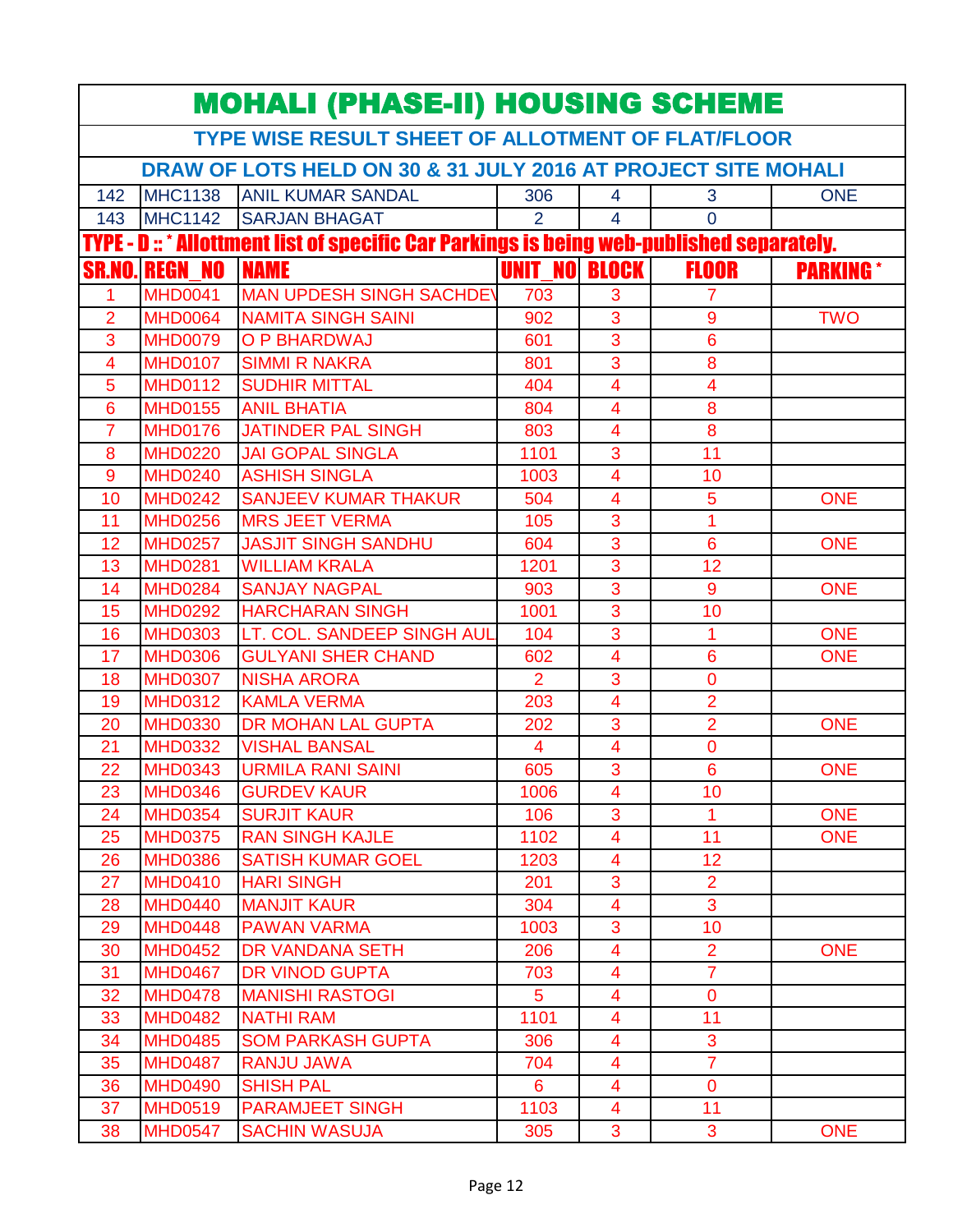| <b>MOHALI (PHASE-II) HOUSING SCHEME</b>                       |                |                               |      |                         |                         |            |  |  |  |  |
|---------------------------------------------------------------|----------------|-------------------------------|------|-------------------------|-------------------------|------------|--|--|--|--|
| TYPE WISE RESULT SHEET OF ALLOTMENT OF FLAT/FLOOR             |                |                               |      |                         |                         |            |  |  |  |  |
| DRAW OF LOTS HELD ON 30 & 31 JULY 2016 AT PROJECT SITE MOHALI |                |                               |      |                         |                         |            |  |  |  |  |
| 39                                                            | <b>MHD0550</b> | <b>MANISH WASUJA</b>          | 501  | 4                       | 5                       | <b>ONE</b> |  |  |  |  |
| 40                                                            | <b>MHD0552</b> | <b>AMAR JEET SINGH</b>        | 1105 | $\overline{4}$          | 11                      |            |  |  |  |  |
| 41                                                            | <b>MHD0583</b> | <b>NANAK CHAND GUPTA</b>      | 205  | $\overline{4}$          | $\overline{2}$          |            |  |  |  |  |
| 42                                                            | <b>MHD0587</b> | <b>SHRI KRISHAN GAULE</b>     | 5    | 3                       | $\overline{0}$          | <b>ONE</b> |  |  |  |  |
| 43                                                            | <b>MHD0640</b> | <b>KAVITA KHARINTA</b>        | 1201 | 4                       | 12                      |            |  |  |  |  |
| 44                                                            | <b>MHD0707</b> | <b>B S KANG</b>               | 906  | 3                       | 9                       | <b>ONE</b> |  |  |  |  |
| 45                                                            | <b>MHD0738</b> | <b>NISHA GARG</b>             | 505  | 3                       | $\overline{5}$          |            |  |  |  |  |
| 46                                                            | <b>MHD0742</b> | <b>HONY CAPT ROSHAN SINGH</b> | 402  | 3                       | $\overline{4}$          | <b>ONE</b> |  |  |  |  |
| 47                                                            | <b>MHD0744</b> | <b>SWARN KANTA</b>            | 401  | 4                       | $\overline{4}$          | <b>ONE</b> |  |  |  |  |
| 48                                                            | <b>MHD0754</b> | <b>DILBAGH SINGH SIDHU</b>    | 1002 | 3                       | 10                      |            |  |  |  |  |
| 49                                                            | <b>MHD0759</b> | <b>RACHNA GUPTA</b>           | 803  | 3                       | 8                       |            |  |  |  |  |
| 50                                                            | <b>MHD0773</b> | <b>VIKAS SRIVASTAVA</b>       | 304  | 3                       | 3                       | <b>ONE</b> |  |  |  |  |
| 51                                                            | <b>MHD0778</b> | <b>GURBHEJ SINGH</b>          | 1004 | $\overline{4}$          | 10                      |            |  |  |  |  |
| 52                                                            | <b>MHD0779</b> | <b>ASHISH KUMAR ARORA</b>     | 601  | 4                       | 6                       | <b>ONE</b> |  |  |  |  |
| 53                                                            | <b>MHD0782</b> | <b>KULDEEP SINGH</b>          | 505  | $\overline{4}$          | $\overline{5}$          |            |  |  |  |  |
| 54                                                            | <b>MHD0783</b> | <b>RAMACHANDRAN KESAVAN</b>   | 806  | 4                       | 8                       | <b>ONE</b> |  |  |  |  |
| 55                                                            | <b>MHD0784</b> | <b>ARIDAMAN KUMAR</b>         | 103  | 4                       | 1                       | <b>ONE</b> |  |  |  |  |
| 56                                                            | <b>MHD0786</b> | <b>MAN SINGH</b>              | 905  | 4                       | 9                       |            |  |  |  |  |
| 57                                                            | <b>MHD0787</b> | <b>RAMESH CHANDER KAKKAR</b>  | 403  | 4                       | $\overline{4}$          | <b>ONE</b> |  |  |  |  |
| 58                                                            | <b>MHD0795</b> | <b>NIDHI VERMA</b>            | 405  | $\overline{\mathbf{4}}$ | $\overline{\mathbf{4}}$ |            |  |  |  |  |
| 59                                                            | <b>MHD0796</b> | <b>SANDEEP KAUSHAL</b>        | 102  | 3                       | 1                       |            |  |  |  |  |
| 60                                                            | <b>MHD0801</b> | <b>PREETI JAIN</b>            | 606  | 3                       | 6                       |            |  |  |  |  |
| 61                                                            | <b>MHD0804</b> | <b>HARNAM SINGH RANA</b>      | 303  | 3                       | 3                       | <b>ONE</b> |  |  |  |  |
| 62                                                            | <b>MHD0809</b> | <b>KULWANT SINGH</b>          | 801  | $\overline{\mathbf{4}}$ | 8                       |            |  |  |  |  |
| 63                                                            | <b>MHD0817</b> | <b>POONAM ISHARWAL</b>        | 802  | $\overline{\mathbf{4}}$ | 8                       |            |  |  |  |  |
| 64                                                            | <b>MHD0819</b> | <b>JARNAIL SINGH DHILLON</b>  | 805  | 3                       | 8                       |            |  |  |  |  |
| 65                                                            |                | MHD0826 VINITA SINGLA         | 606  | $\overline{\mathbf{4}}$ | $\boldsymbol{6}$        |            |  |  |  |  |
| 66                                                            | <b>MHD0827</b> | <b>SANJEEV GUPTA</b>          | 705  | 4                       | $\overline{7}$          | <b>ONE</b> |  |  |  |  |
| 67                                                            | <b>MHD0828</b> | <b>RAVINDER KAUR GHUMAN</b>   | 305  | $\overline{\mathbf{4}}$ | 3                       |            |  |  |  |  |
| 68                                                            | <b>MHD0832</b> | <b>NAVEEN KUMAR</b>           | 103  | 3                       | 1                       |            |  |  |  |  |
| 69                                                            | <b>MHD0833</b> | PARVEEN KUMAR ALLAGH          | 401  | 3                       | $\overline{4}$          |            |  |  |  |  |
| 70                                                            | <b>MHD0840</b> | <b>TEJINDER PAL SINGH</b>     | 506  | 4                       | 5                       |            |  |  |  |  |
| 71                                                            | <b>MHD0841</b> | <b>NEENA GANGWANI</b>         | 1001 | $\overline{\mathbf{4}}$ | 10                      |            |  |  |  |  |
| 72                                                            | <b>MHD0842</b> | <b>KUL BHUSHAN GUPTA</b>      | 502  | 4                       | 5                       | <b>ONE</b> |  |  |  |  |
| 73                                                            | <b>MHD0844</b> | <b>KIMTI LAL NARANG</b>       | 202  | 4                       | $\overline{2}$          | <b>ONE</b> |  |  |  |  |
| 74                                                            | <b>MHD0846</b> | <b>SUNITA RANI</b>            | 706  | 4                       | $\overline{7}$          |            |  |  |  |  |
| 75                                                            | <b>MHD0847</b> | <b>UPMA KAUSHAL</b>           | 1202 | 4                       | 12                      |            |  |  |  |  |
| 76                                                            | <b>MHD0848</b> | <b>NEERAJ RAGHAV</b>          | 701  | $\overline{4}$          | $\overline{7}$          | <b>ONE</b> |  |  |  |  |
| 77                                                            | <b>MHD0895</b> | <b>ISHAAN SUNIARA</b>         | 302  | 4                       | 3                       | <b>ONE</b> |  |  |  |  |
| 78                                                            | <b>MHD0898</b> | <b>NAVRAJ SINGH GHUMAN</b>    | 303  | 4                       | 3                       | <b>ONE</b> |  |  |  |  |
| 79                                                            | <b>MHD0901</b> | <b>SAGAR DUTT SANKHYAN</b>    | 502  | 3                       | 5                       |            |  |  |  |  |
| 80                                                            | <b>MHD0924</b> | <b>ANKIT AGGARWAL</b>         | 1104 | 4                       | 11                      | <b>ONE</b> |  |  |  |  |